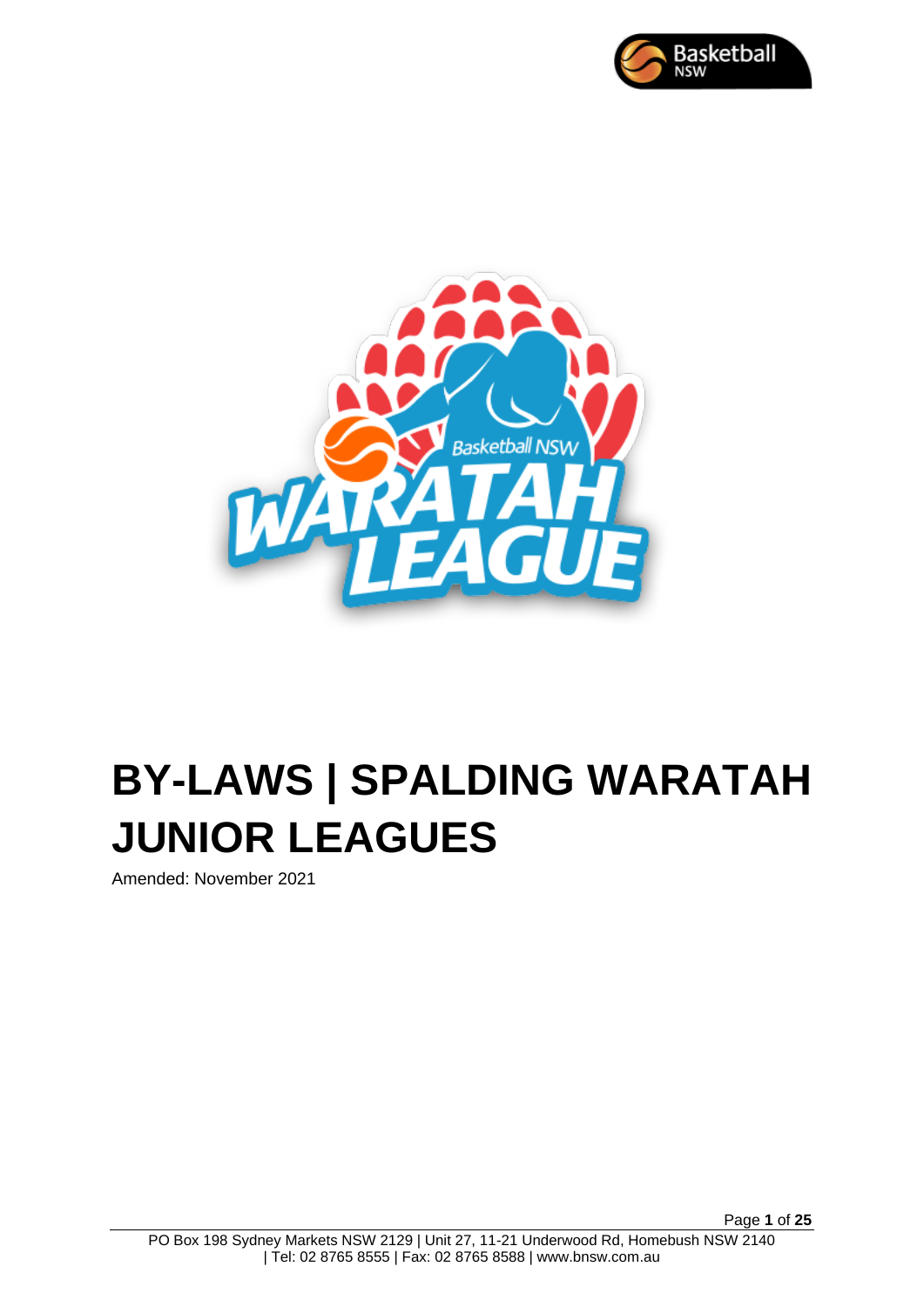

# **Contents**

| 1.  |  |  |  |  |  |
|-----|--|--|--|--|--|
| 2.  |  |  |  |  |  |
| 3.  |  |  |  |  |  |
| 4.  |  |  |  |  |  |
| 5.  |  |  |  |  |  |
| 6.  |  |  |  |  |  |
| 7.  |  |  |  |  |  |
| 8.  |  |  |  |  |  |
| 9.  |  |  |  |  |  |
| 10. |  |  |  |  |  |
| 11. |  |  |  |  |  |
|     |  |  |  |  |  |
|     |  |  |  |  |  |
| 14. |  |  |  |  |  |
| 15. |  |  |  |  |  |
|     |  |  |  |  |  |
| 17. |  |  |  |  |  |
| 18. |  |  |  |  |  |
|     |  |  |  |  |  |
|     |  |  |  |  |  |
| 21. |  |  |  |  |  |
|     |  |  |  |  |  |
|     |  |  |  |  |  |
|     |  |  |  |  |  |
|     |  |  |  |  |  |
|     |  |  |  |  |  |
|     |  |  |  |  |  |
|     |  |  |  |  |  |
|     |  |  |  |  |  |
|     |  |  |  |  |  |
| 31. |  |  |  |  |  |
|     |  |  |  |  |  |
|     |  |  |  |  |  |
|     |  |  |  |  |  |
|     |  |  |  |  |  |
|     |  |  |  |  |  |
|     |  |  |  |  |  |
|     |  |  |  |  |  |
|     |  |  |  |  |  |
|     |  |  |  |  |  |
|     |  |  |  |  |  |
|     |  |  |  |  |  |
|     |  |  |  |  |  |
|     |  |  |  |  |  |
|     |  |  |  |  |  |
|     |  |  |  |  |  |
|     |  |  |  |  |  |
|     |  |  |  |  |  |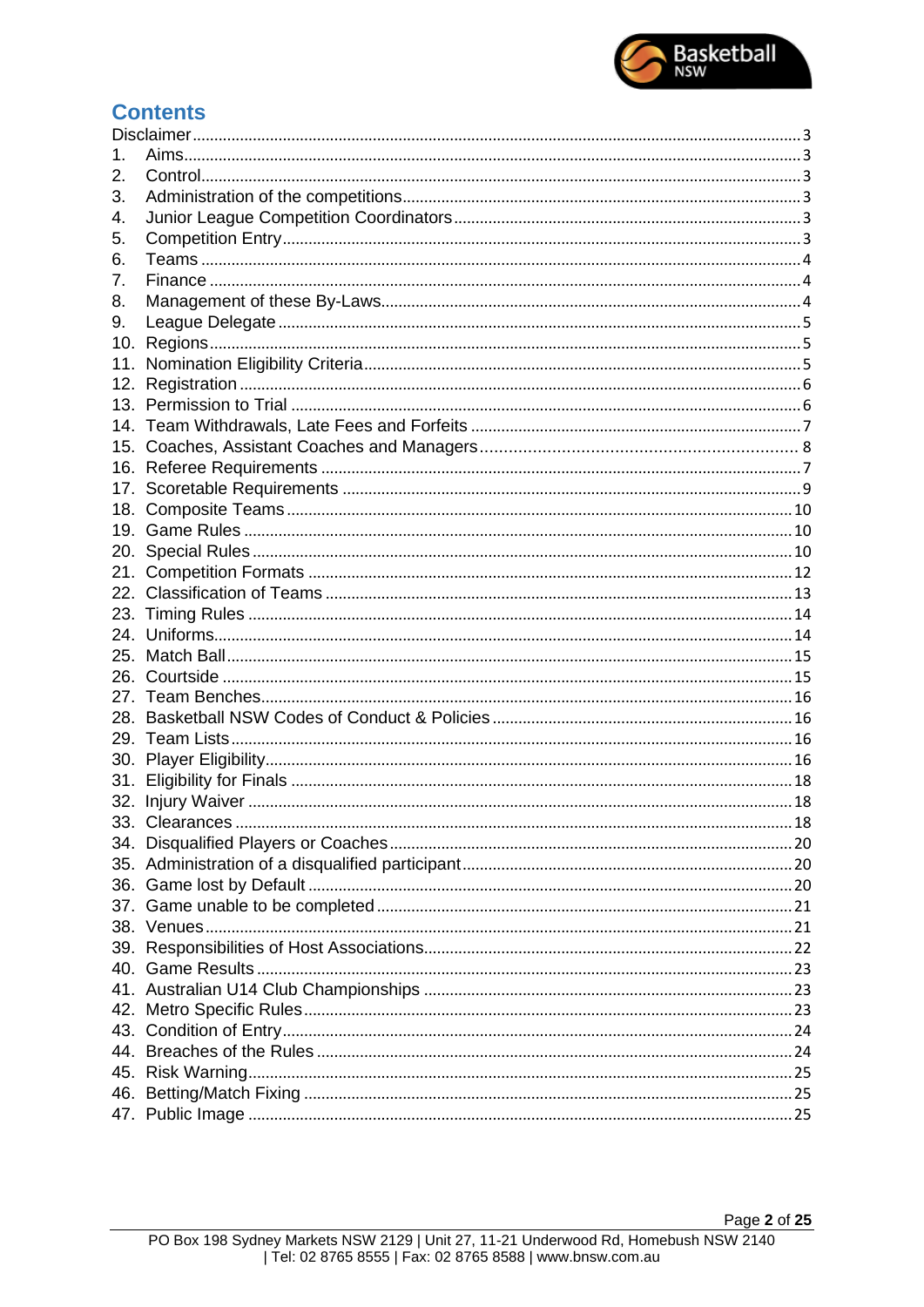

# <span id="page-2-0"></span>**Disclaimer**

Notwithstanding the above, Basketball NSW retains the right to rule on any matter not specifically covered by these by-laws, and to take action on decisions pertaining to the junior competition. The intent of a by-law is to be considered when a decision is to be made using the league by-laws.

A league delegate can lodge an appeal to Basketball NSW when a ruling is made that is not covered by these by-laws. Please refer to the Management of these By-Laws section of this document.

# <span id="page-2-1"></span>**1. Aims**

- 1.1. To provide Basketball NSW associations with a high level of competition, in which to represent their entire program during a defined season.
- 1.2. To promote and develop junior basketball in NSW.
- 1.3. To provide a competition which appeals to the media and public so that Basketball NSW gains increased recognition and prominence as a major sport in New South Wales.

# <span id="page-2-2"></span>**2. Control**

The Basketball NSW Waratah Junior Leagues' are under the control of the New South Wales Basketball Association Limited (Basketball NSW).

# <span id="page-2-3"></span>**3. Administration of the competitions**

Basketball NSW shall be responsible for the administration of the Leagues' on behalf of the participants and shall be empowered to adjudicate on all matters pertaining to the leagues not covered in these by-laws.

# <span id="page-2-4"></span>**4. Junior League Competition Coordinators**

4.1. The Junior League Competitions Coordinator(s) will be appointed by Basketball NSW.

- 4.2. The duties and responsibilities of the Junior League Coordinators shall include:
	- a) Responsibility for the administration and operation of the League.
	- b) Compiling the draw for the League.
	- c) The recording and management of the financial affairs of the league.
	- d) Ensuring that the League By-Laws and Regulations as laid down are strictly adhered to.
	- e) Organisation of the finals series for the competitions.

# <span id="page-2-5"></span>**5. Competition Entry**

- 5.1. Membership shall be open to associations of Basketball NSW and to teams from the Australian Capital Territory Basketball Associations.
- 5.2. In accepting entry into junior leagues', all associations, teams and individuals entered shall be bound by the by-laws, team nomination form entry criteria and policies issued for guidance of the associations and their members. The competitions and divisions offered each year will be listed in the team nomination form.
- 5.3. Junior league nomination and game fees will be set by Basketball NSW in its annual budget.
- 5.4. Associations will be invoiced the nomination and game fees by Basketball NSW.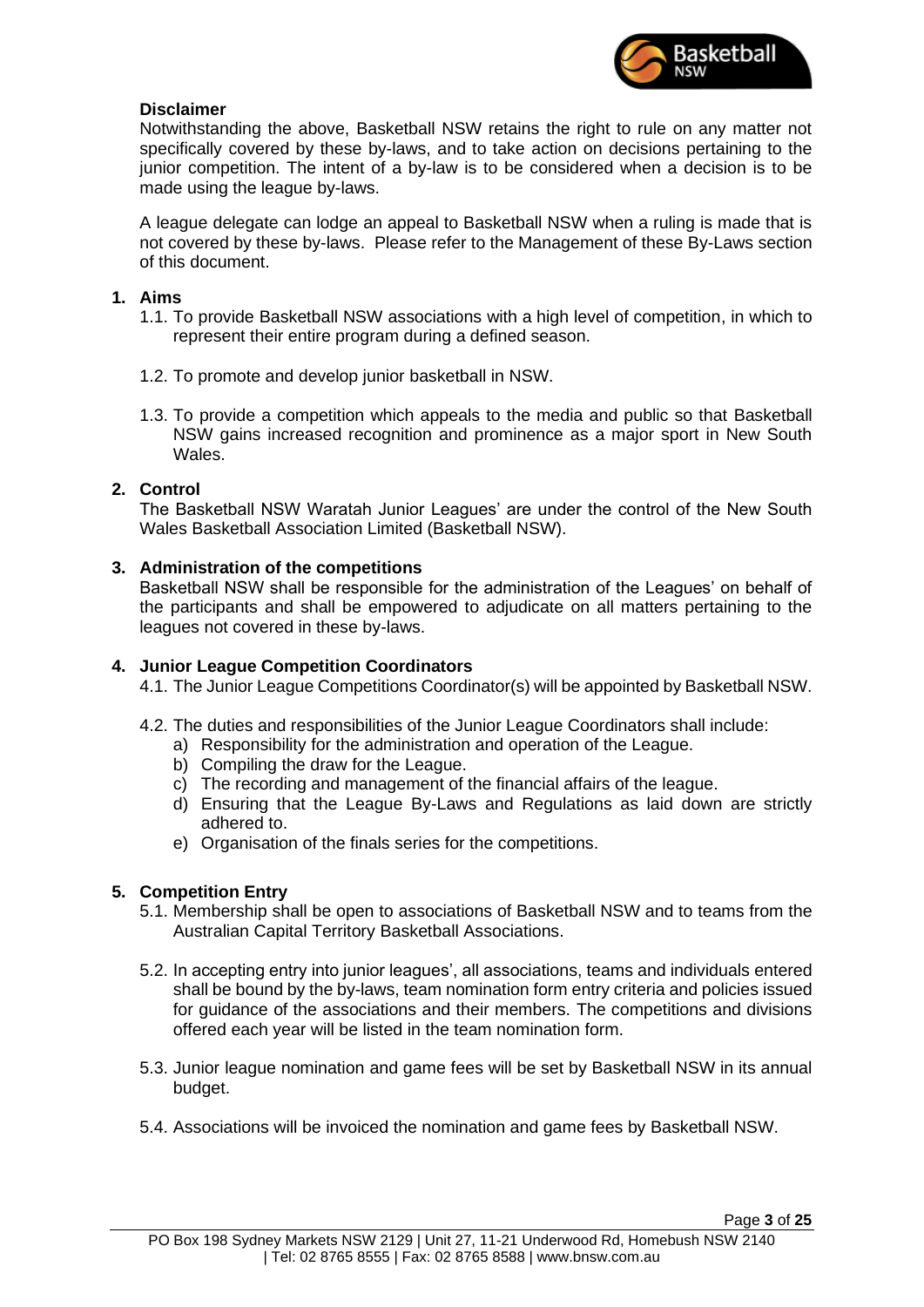

# <span id="page-3-0"></span>**6. Teams**

- 6.1. In Metro Junior League (Division 1) and Junior Premier League, associations can only nominate one team per age group, unless a position becomes vacant and BNSW can invite a team of suitable strength.
- 6.2. Metro Junior League (only) associations wishing to compete in Junior Premier League are required to nominate teams in all age groups for both boys and girls (regardless of division) – Under 18, Under 16, Under 14 and Under 12's.
- 6.3. Country associations wanting to nominate in the Junior Premier League, must also nominate the same amount of teams in the opposite gender in either the JPL or their respective regional league.
- 6.4. Special consideration may be given to Associations in particular for the number of girls teams nominated, subject to Associations being able to demonstrate they are actively delivering Learn to Play (Aussie Hoops) for both boys and girls and domestic competition for U12 and below for both boys and girls.
- 6.5. Interstate, Territory or Composite teams are able to compete in the Junior Premier League finals (State Championships), but will not be able to be crowned the State Champion.

# <span id="page-3-1"></span>**7. Finance**

- 7.1. Basketball NSW shall administer the finances of the League through Basketball NSW accounts department.
- 7.2. All member associations are required to promote any sponsor or sponsors of the junior league according to the guidelines, as set down by Basketball NSW. Associations are to use the correct naming right sponsor in all media and communications.
- 7.3. Associations/teams/players that are deemed un-financial by Basketball NSW may be refused entry to competitions, as well as ruled ineligible to progress in the competition.

# <span id="page-3-2"></span>**8. Management of these By-Laws**

8.1. Interpretation

The League Manager shall in the first instance be required to interpret and apply the by-laws of the league, and make decisions based on them.

8.2. Appeals of Decisions made by the League Manager.

The Waratah League Advisory Committee shall act as a point of appeal for decisions made by the competitions department in relation to the by-laws.

Penalties may be in the form of fines, competition points, suspension or disqualification from the League as recommended by the Waratah League Advisory Committee.

# 8.3. Lodging an Appeal

- a) Lodging an appeal shall be submitted in writing, on association letterhead and shall be known as the Notice of Appeal.
- b) Any appeal lodged must be in writing within seven (7) days of the decision appealed against.

To make this notice valid, a fee of \$150 is required at the time of notice of appeal being submitted for the appeal.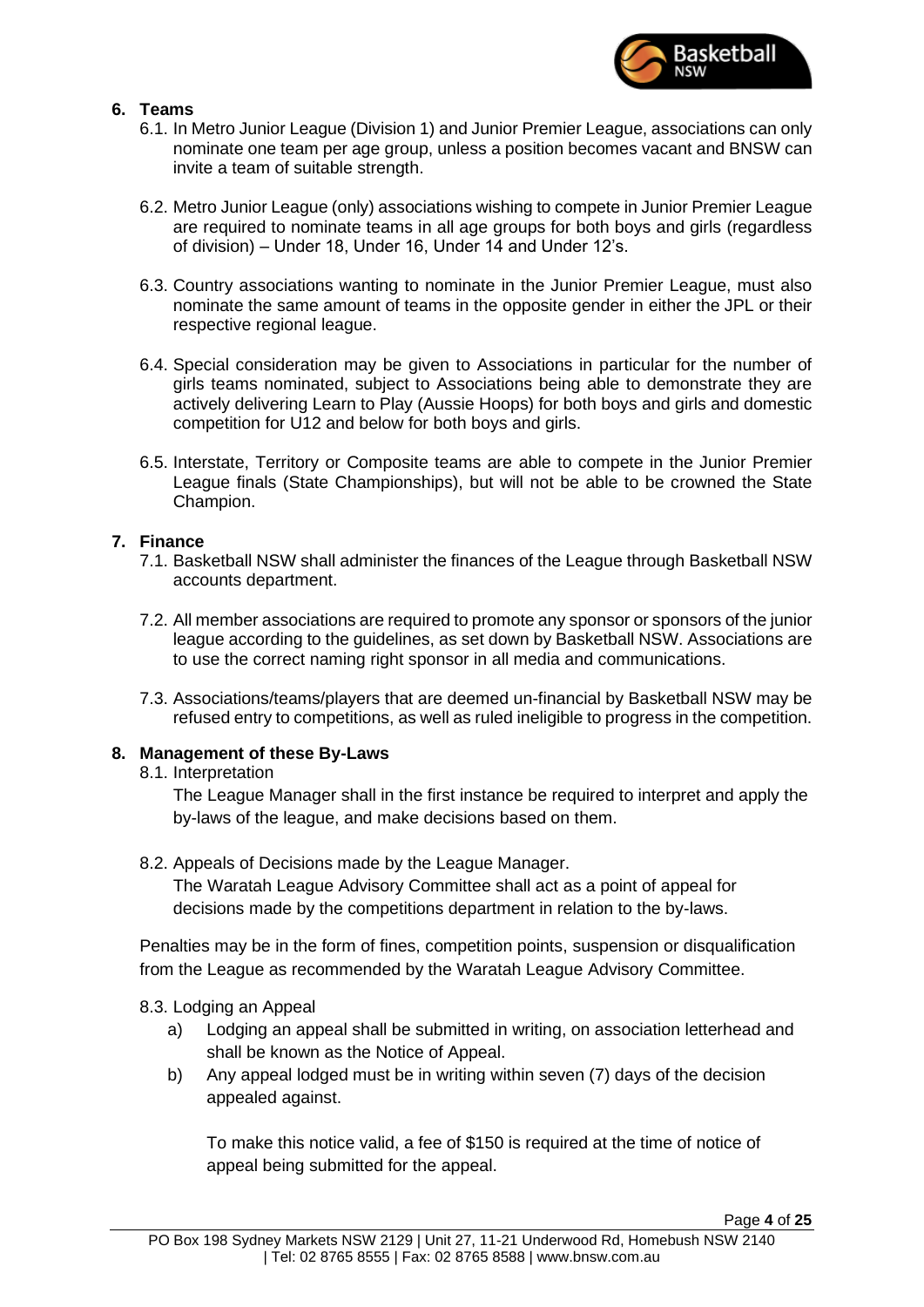

If the decision of the Waratah League Advisory Committee is in favour of the appealing Association, then \$100 of the fee will be refunded.

- c) Appeals shall be processed as expeditiously as possible.
- d) Until such time as an appeal is heard the penalty will stand unless otherwise determined by the BNSW Board.
- e) Associations will be granted a maximum of 3 appeals per season, for any reason. This includes both Junior and Senior based appeals.

NOTE: BNSW have the right to deny any appeal that does not meet the criteria of extenuating circumstances.

# <span id="page-4-0"></span>**9. League Delegate**

For the efficient operation of the league, each association is required to appoint a League Delegate, who is empowered to make decisions and act as the focal point for all communication with the league's administration. It is a position of importance and should be filled by someone experienced in basketball administration.

# <span id="page-4-1"></span>**10. Regions**

Basketball NSW operates five (5) regional leagues, these are:

- Metro
- North-Eastern
- **Southern**
- Western
- Premier
- 10.1. Players are required to play in a team from within their own region.
- 10.2. The player must be domiciled in the region.
- 10.3. If a region doesn't have an appropriate aged team, a player may request for Basketball NSW to consider their circumstances to allow them to play "outside" of their region, these will be considered on a case-by-case basis.
- 10.4. Upon application to Basketball NSW, an association can request team(s) to play in another region if extenuating circumstances arise.

# <span id="page-4-2"></span>**11. Nomination Eligibility Criteria**

- 11.1. Nominating associations must be a member of Basketball NSW or have in place an agreement that confers membership for the purposes of participating in a BNSW junior league.
- 11.2. Associations entering in a junior league must be compliant with the Basketball NSW Registration By-Laws.
- 11.3. The association must be able to demonstrate the ability to sustain and support entered team(s), via feeder programs, this includes the running of domestic competitions, pathways for players, coaches, referees and other technical officials.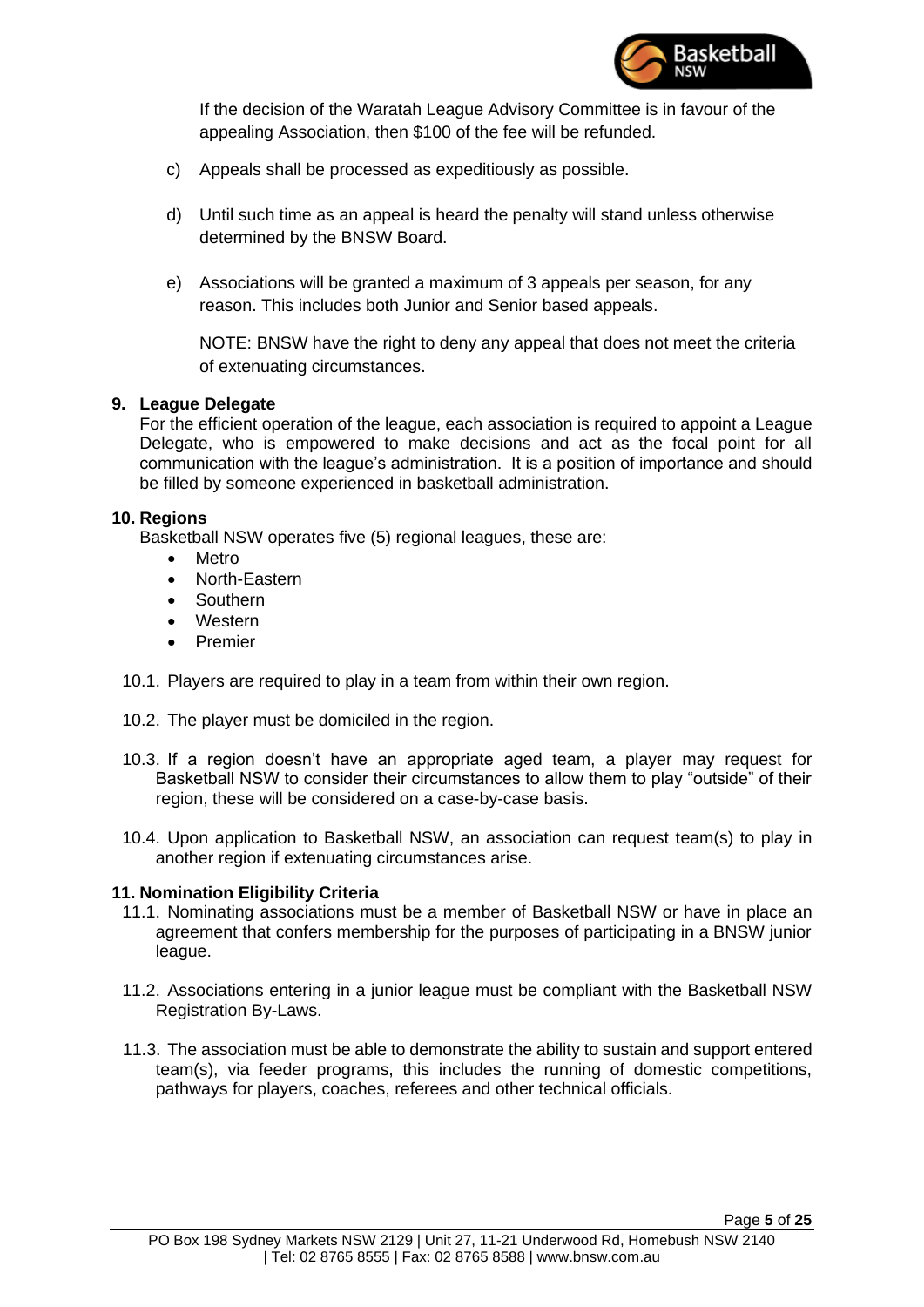

11.4. Metro Junior League Compliance Ratio

Associations wishing to compete in the Metro Junior League will be required to comply with the compliance ratio. The compliance ratio is set at 25%. NOTE: This includes metro teams nominated for Junior Premier League.

To calculate an Associations compliance ratio, BNSW will as at the  $30<sup>th</sup>$  of November each year count the total number of registered 8-17 years olds then x 25% and then divide by 10 players to return the maximum number of teams that Association can nominate in the following years competition.

Example

**920** (8-17 year olds)  $\times$  **25%**  $\div$  **10** (players per team) = **23** (teams can be entered)

- 11.5. Nominations must be lodged on the appropriate Basketball NSW form/s.
- 11.6. Teams may nominate to play in a higher age group, but must remain in the higher age group for the duration of the regular season and finals series. Basketball NSW must approve any such nomination.

# <span id="page-5-0"></span>**12. Registration**

12.1. All participants are required to be registered members of Basketball NSW through an association.

The Basketball NSW Registration By-Laws are available on the Basketball NSW website.

# <span id="page-5-1"></span>**13. Intent to Trial**

- 13.1. Players registered with one association may not trial with another association without an Intent to trail form being completed.
- 13.2. It is the responsibility of the player/parent or guardian to complete the online form before trialling at a new association.
- 13.3. An intent to trial form is not a clearance and players may not play in any Basketball NSW conducted competitions without a processed clearance.
- 13.4. Under the Clearance section of these by-laws. All players must submit proof of clearance from their last association prior to participating in the competition.
- 13.5. It is recommended that all parties retain a copy of this agreement.

# <span id="page-5-2"></span>**14. Team Withdrawals, Late Fees and Forfeits**

- 14.1. Where an association nominates a team into a Basketball NSW competition and subsequently withdraws that team from the competition, the association may be liable to a penalty as outlined in the Junior League Team Entry Form:
	- a) Withdrawing a team AFTER the nomination deadline.
	- b) Withdrawing a team AFTER the draw is released.
	- c) Withdrawing a team DURING the competition.
	- d) Forfeiting a game
- 14.2. Teams withdrawing from the State Championships or State Cup after having qualified via their Junior League, may be subject to a fine of \$1000, please refer to the competition formats section of these by-laws.

Page **6** of **25**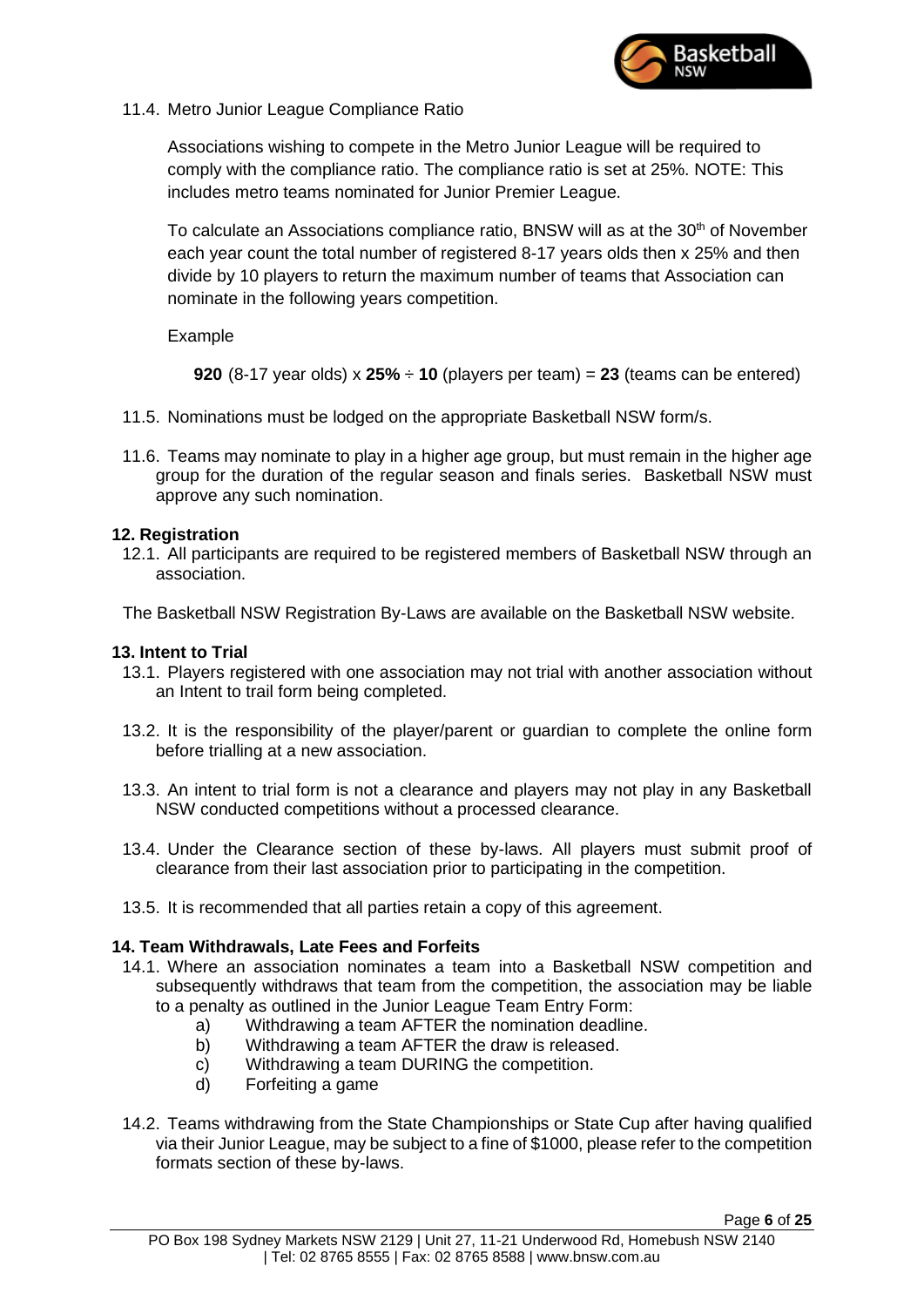

- 14.3. Forfeits
	- 1.1.1. A team shall lose the game by forfeit if:
		- a) Fifteen minutes after the starting time the team is not present, or
		- b) Is not able to field five (5) players to commence the game, or
		- c) It refuses to play after being instructed to do so by either the Referee, Court Supervisor or Basketball NSW staff member, or
		- d) By its actions or those of its supporters, prevents the game from being played, or
		- e) Fails to supply referees of sufficient quality for a game, or
		- f) If a team allows an unregistered player, team official or referee to participate in a game.
	- 1.1.2. Penalty:
		- a) The game is awarded to the opponents and the score shall be twenty (20) to zero (0). Further, the forfeiting team shall receive zero (0) points in the classification.
		- b) For a two game (home and away) total point series, the team that forfeits in the first or second game shall lose the series by forfeit.
		- c) In the event of a forfeit, the association responsible will have the fines incorporated into their next instalment of game fees, or will be invoiced via Basketball NSW.
		- d) Any team which forfeits a match will pay a forfeit fine, which is double the game fee plus \$100.
		- e) Associations claiming expenses incurred as a result of a forfeit are to direct their claim to the competitions coordinator within thirty (30) days of the forfeit occurring. Evidence of expenses may be required.
	- 1.1.3. The break down for claim in relation to a forfeit is as follows:
		- a) Court Hire
		- b) Referee Fees
		- c) Scoretable Chairman's Fee
		- d) Percentage of the Court Supervisor Fee

Associations who forfeit at their home court are not eligible to claim expenses.

# **15. Coaches, Assistant Coaches and Managers**

Coaches must hold a current Club Coach accreditation (formerly known as Level 1).

All Team Staff / Officials (coaches, assistant coaches and managers etc.) must have a current Working with Children Check that has been verified.

All Team Staff / Officials must currently be registered with Basketball NSW, have joined the team on SportsTG and agreed to the specific terms and conditions.

# <span id="page-6-0"></span>**16. Referee Requirements**

- 16.1. The NSW Waratah Junior Panel is made up of all eligible referees who have been nominated by their home association to officiate in any Basketball NSW Spalding Waratah Junior League competition and meet the following criteria;
	- a) Be a minimum of 14 years of age, and
	- b) Be a registered member with the nominating association, and
	- c) Be actively officiating within their local domestic competition, and
	- d) Be available for 75% of the full season, and
	- e) Officiate in the approved league uniform, and
	- f) Have attended a Basketball NSW Referees Action Day and completed a fitness screening if officiating any age group in JPL or Under 18 Boys, Under 18 Girls and Under 16 Boys divisions in all other Junior Leagues.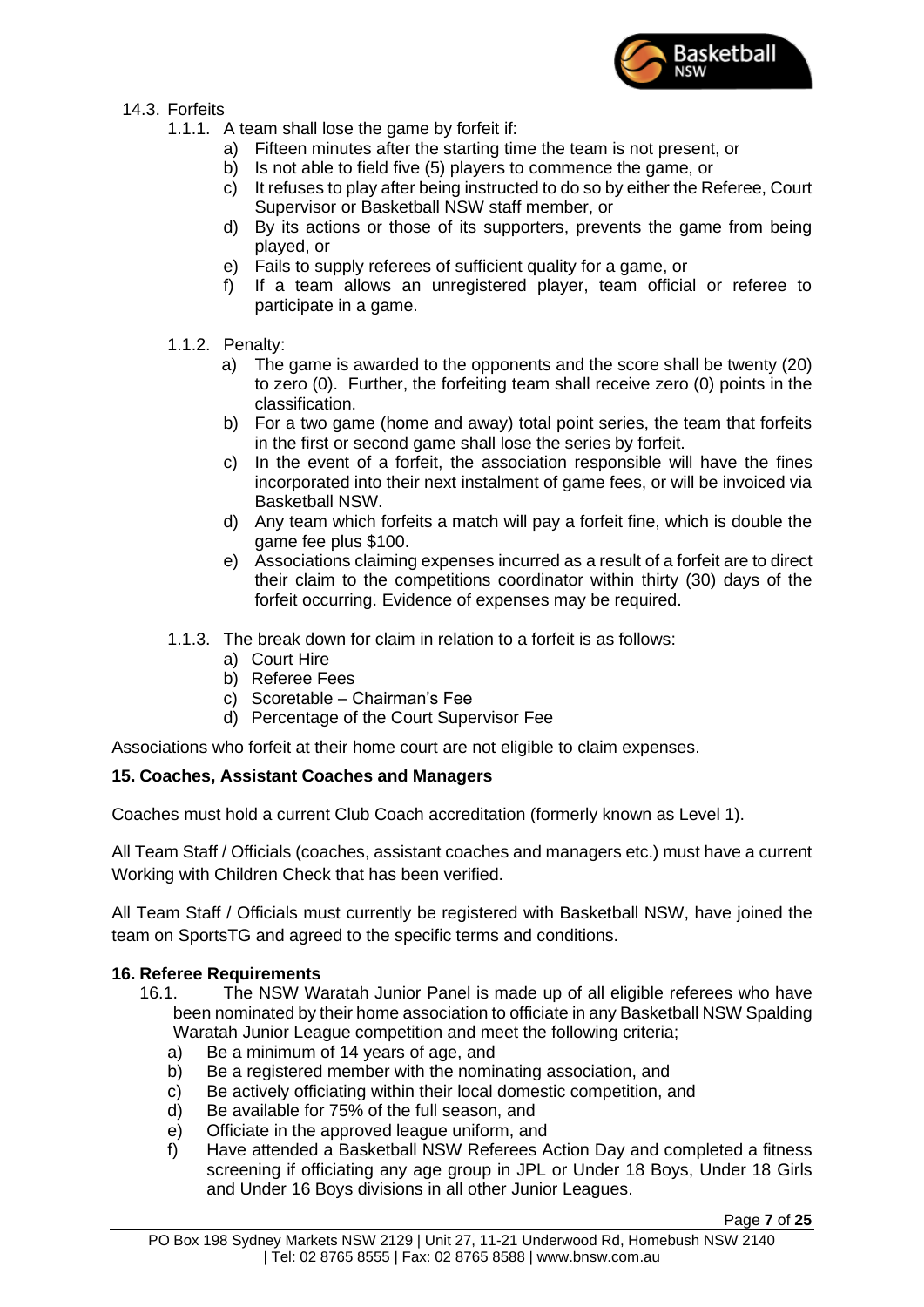

# 16.2. Minimum Referee Standards

The acceptable minimum standards are as follows.

| Age<br>Group        | <b>Junior Premier League</b>          | <b>Division 1</b>        | Division 2, 3 & Below    |
|---------------------|---------------------------------------|--------------------------|--------------------------|
| U18<br><b>Boys</b>  | Advanced                              | Intermediate/Advanced    | Intermediate/Advanced    |
| U18<br><b>Girls</b> | Advanced                              | Intermediate             | Intermediate             |
| U16<br><b>Boys</b>  | Intermediate/Advanced<br>Intermediate |                          | Intermediate             |
| U16<br><b>Girls</b> | Intermediate/Advanced                 | Development/Intermediate | Development/Intermediate |
| U14's               | Intermediate                          | Development              | Development              |
| $U12$ 's            | Development/Intermediate              | Development              | Development              |

16.3. Association Referee requirements when Nominating Teams

Associations when nominating teams to compete in any Basketball NSW Spalding Waratah Junior League competition must comply with the following;

- a) Nominate an "Association Referee Advisor". This person will need to make themselves available to work with Basketball NSW and Referee Program Managers to ensure rosters are covered for the entire duration of their respective competition.
- b) Nominate a minimum of 1 referee per team nominated.

Basketball NSW will determine if the referees are of an appropriate standard for the age group nominated. Associations will be required to indicate the following when nominating their referees for consideration.

- i. Referee only
- ii. Player/Referee
- iii. Coach/Referee
- iv. Manager/Referee

# 16.4. Referee Assessments for Inclusion

| <b>Beep Test</b>                   | 18 Boys/Girls | 16 Boys | 16 Girls, 14<br><b>Boys/Girls</b> | 12 Boys/Girls |
|------------------------------------|---------------|---------|-----------------------------------|---------------|
| <b>JPL</b>                         | 66            | 66      | 66                                | N/A           |
| MJL, NEJL,<br><b>SJL &amp; WJL</b> | 56            | 56      | N/A                               | N/A           |

# 16.5. Referee Appointments

a) MJL/JPL – for home/away games the home association will be responsible for appointing referees. For Pre-Season games and or central venue rounds, associations will be required to provide to Basketball NSW a list of available eligible referees and Basketball NSW in conjunction with the Program Manager will appoint referees to games.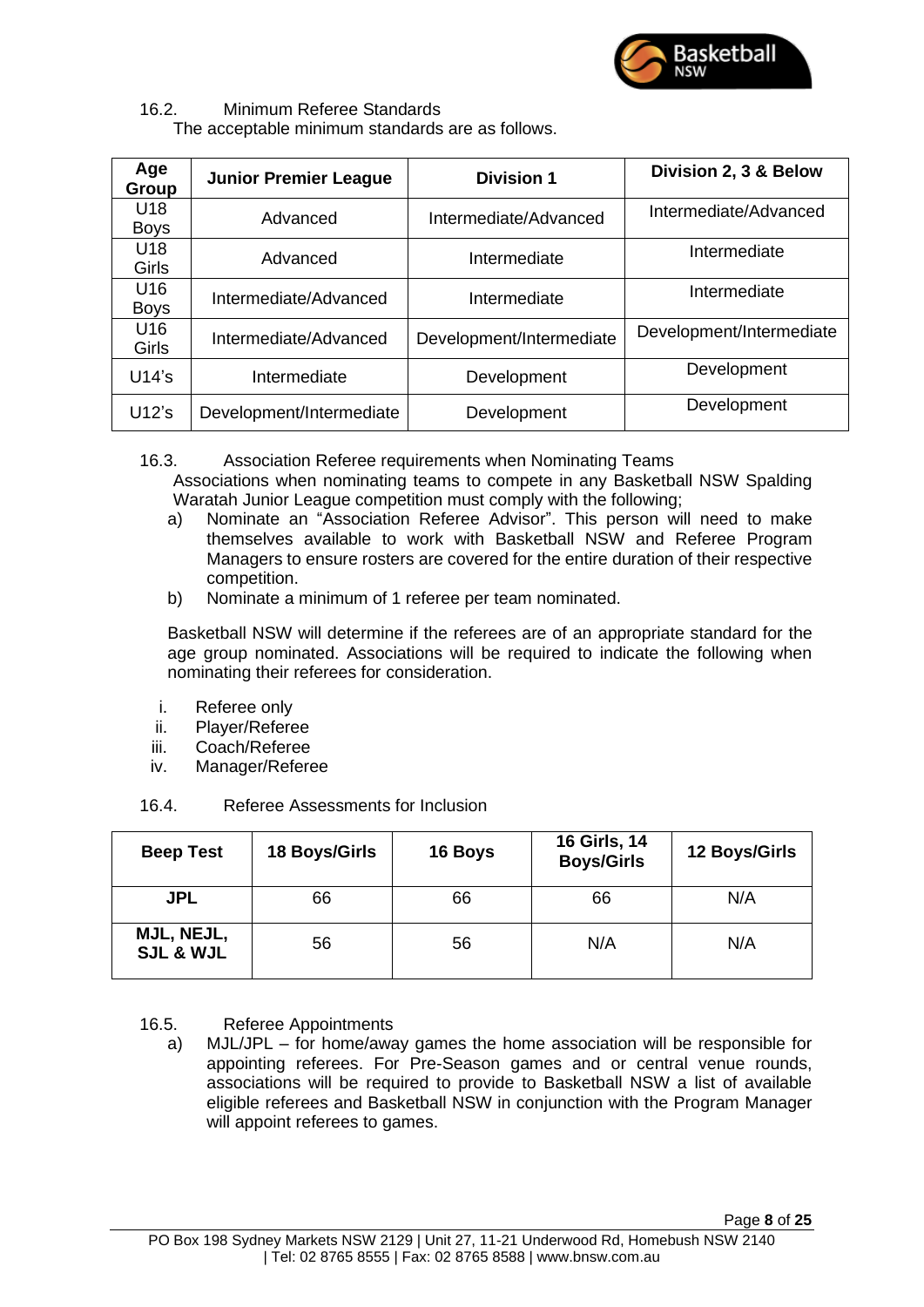

JPL (Central Venue Rounds), NEJL, SJL & WJL – referees (supported by Associations Referee Advisor) will be required to confirm their availability prior to each round. The respective league Referees Program manager will appoint referees to games.

i) If an approved NSW Waratah League Junior Panel member makes themselves unavailable after committing to the season or their circumstances change and they are unavailable to attend a round, it is the responsibility of their home associations to find a suitable replacement official.

Officials from the same or another region not already appointed can be used. The home association will be responsible for covering the cost of accommodation and ground transport, this will be centrally managed by Basketball NSW.

- b) MJL, NEJL, JSL & WJL Finals Basketball NSW plus the respective league Referees Program Manager will appoint referees to games.
- c) JPL Finals
	- i. Referees will qualify for JPL Finals based on their performance from the JPL rounds and will be appointed by the Basketball NSW Referees Department.
	- ii. Officials who are part of either the JPL & ARP programs may also be appointed to attend JPL Finals.
	- iii. Basketball NSW will appoint referee supervisors and referee instructors to venues.
- 16.6. Referee Rates of Pay

| Age           | Rounds  | <b>Finals</b> |
|---------------|---------|---------------|
| U12's & U14's | \$25.00 | \$25.00       |
| U16's & U18's | \$30.00 | \$30.00       |

- 16.7. Referee Supervisor Appointments
	- a) MJL for venues where there are more than 2 courts being used for home games, these Associations will be required to also nominate person(s) who will become the Association Referee Supervisor on game day.
	- b) It is recommended that on game day this person not be actively refereeing/coaching whilst fulfilling these tasks. This person can also be the association referee contact.
	- c) JPL, NEJL, SJL & WJL associations may be required to provide to Basketball NSW a list of available referee supervisors. Basketball NSW plus the respective league Referees Program Manager will then appoint referee supervisors to venues.
	- d) Regional League Finals Series Basketball NSW plus the respective league Referees Program Manager will appoint referee supervisors to venues.

# <span id="page-8-0"></span>**17. Scoretable Requirements**

- 17.1. Each participating team is required to provide two (2) suitable trained scoretable officials for their games.
	- Team A will be responsible for the game clock.
	- Team B will be responsible for Courtside.
	- The 24 second operator and the time keeper should be sitting next to each other.
	- The chairperson should sit in the middle of the scoretable, with the scorer to their right and the time keeper to their left.

If bench personnel (from either team) hold a Level 2 or above accreditation, they will be eligible to perform ANY position, as required on the score bench.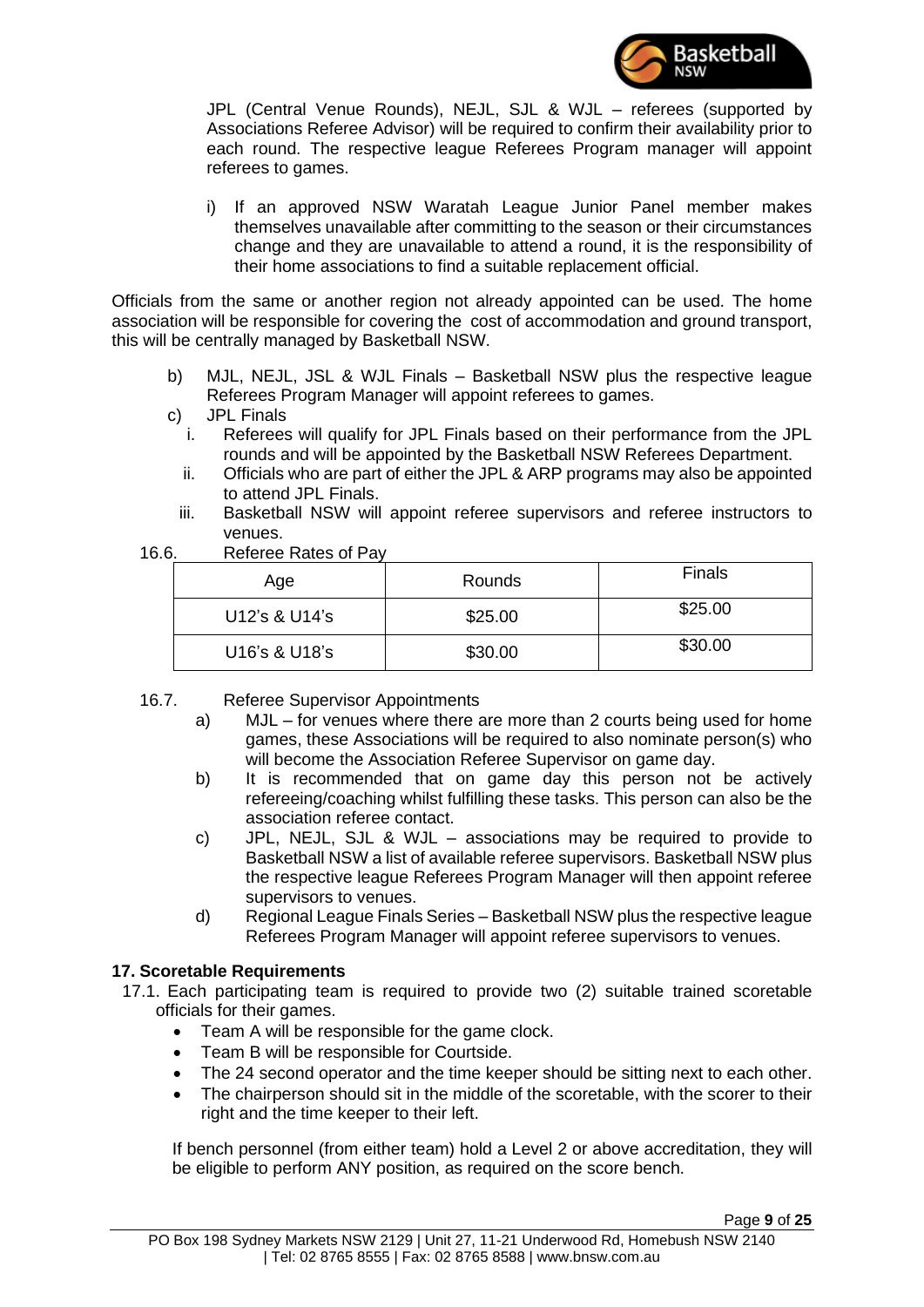

BNSW recommends that Associations host or facilitate a scoretable course at the beginning of each season, and consider the appointment of qualified chairpersons to each home game to assist with in-game training of scorebench personnel to minimise complaints.

- 17.2. State Championships Grand Finals
	- a) Basketball NSW Scoretable Committee will be responsible for appointing officials to all grand final games.
	- b) Teams failing to fulfil their bench commitments at the State Championship round games are liable to be fined \$50.00.
- 17.3. Junior League Grand Finals

Depending on the location and availability of accredited scoretable officials, Basketball NSW Scoretable Committee will either appoint scoretable officials to all grand final games or a supervisor to oversee all grand finals.

# <span id="page-9-0"></span>**18. Composite Teams**

The composite team rule has been developed to assist in the development of basketball in regional areas, not for the purpose of building super teams. These teams are not eligible to enter into the Junior Premier League.

Basketball NSW in reviewing applications for the inclusion of a composite team(s), will take the following into consideration.

# 18.1. Junior Leagues

- a) The players must be domiciled in the region, and
- b) That their primary association has chosen not to enter a team into the regional league, and
- c) That the teams consist of both bottom and top age players.
- d) That the combined team have equal numbers (or close to) from each association.

# <span id="page-9-1"></span>**19. Game Rules**

The Basketball NSW Junior League competitions shall be played under the Rules and Regulations as set out by FIBA, unless otherwise specified in the Basketball NSW Junior League by-laws.

# <span id="page-9-2"></span>**20. Special Rules**

Basketball NSW has the power to vary, change or introduce special rules into the by-laws of the junior league competitions at any time.

# 20.1. Under 12's

a)All players in the U12 division are to take the court in each half of the game. The scoretable are to police the rule by placing an X in the appropriate box on the Under 12's Record Sheet beside the players name as they take the court.

Teams who fail to play all players in each half of the game may lose the match by forfeit.

Please note: Where associations fail to comply, a penalty may apply.

- b)The modified free throw line for all U12 games will be measured 4m from the backboard or 60cm in front of the free throw line. It will be the width of 5cm and length of 30cm.
- c) There will be no 3 point rule, all field shots will be awarded two points irrespective of where they are taken.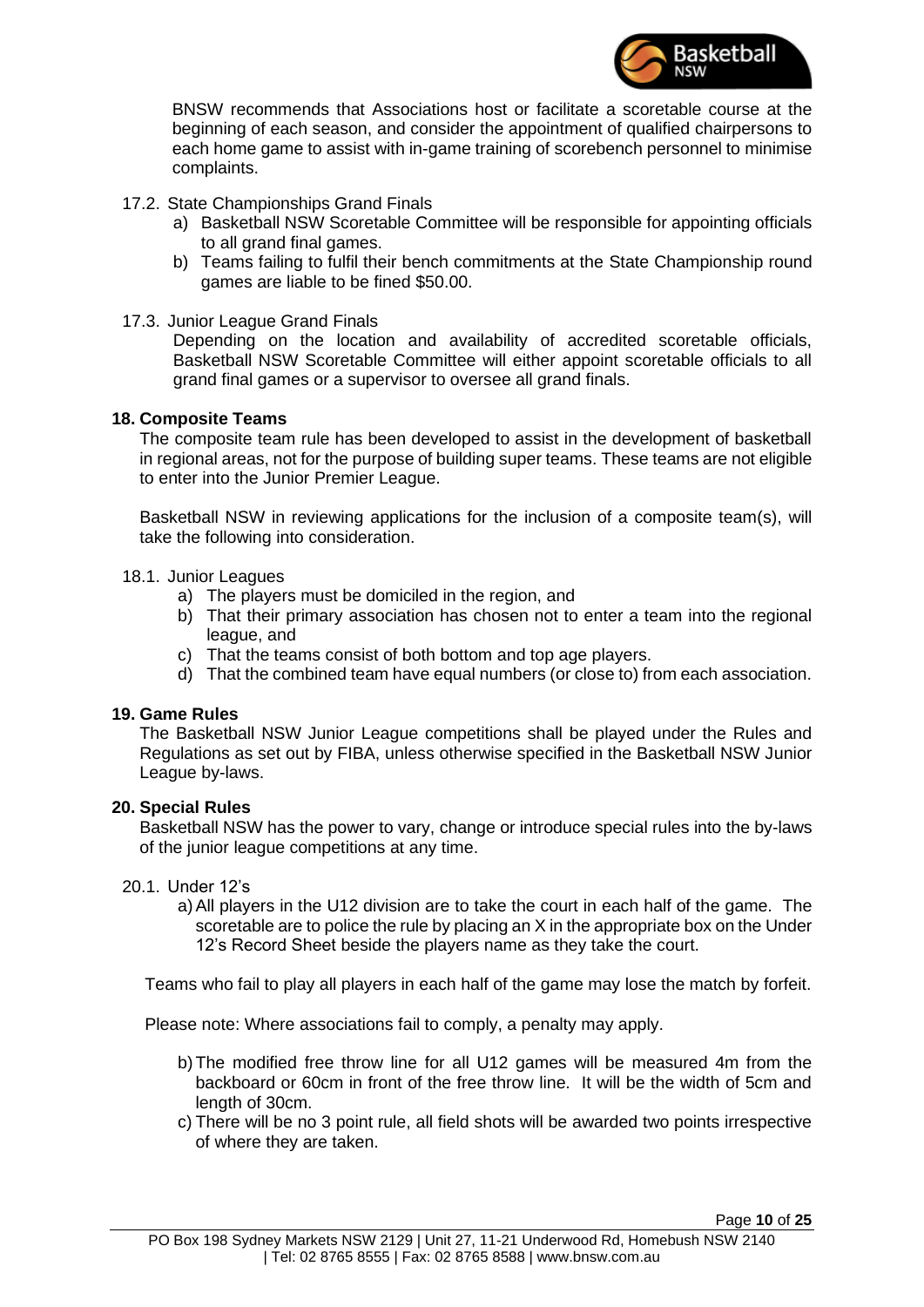

- d) Coaches are to refrain from questioning the officials on U12 games. They can communicate with scoretable. Issues must be directed to the referee supervisor. The referee supervisor will not stop the game immediately.
- 20.2. Zone Defence (U12's & U14's)

As there is general acceptance that the consistent use of zone defences in the younger age groups adversely effects the development of both defensive and offensive skills in younger athletes the use of a zone defence is banned.

a) Definition

Any defence played in the half court which does not incorporate normal man-toman defensive principles shall be considered to be a zone. For this purpose trapping defensives which rotate back to man –to-man defensive principles shall be acceptable.

b) Violations of Man-to-Man Defence

The use of man-to-man defence is integral to all competitions run by Basketball NSW. Therefore, when observing games, observers should be concerned about determining players or teams who are not executing acceptable man-to-man defensive principles.

Specifically violations fall into one of the four categories listed below:

- i. One or more player(s) was/were not in an acceptable man-to-man defensive position in relation to their man and the ball.
- ii. A cutter moved all the way through the key and was not defended using acceptable man-to-man defensive techniques – for example, bumped, switched or followed.
- iii. Following a trapping or help and recover situation, the team made no attempt to re-establish man-to-man defensive positioning.
- iv. The team zone pressed and did not assume man-to-man defensive positioning once the ball had been advanced into the quarter court.
- c) Notes for observers in any judgement
	- i. Take into account the intention of the defensive team.
	- ii. Take into account the time and the state of the game.
	- iii. Deliberate and pre-meditated use of zone defence at a critical time in a game should be acted upon immediately.
	- iv. Where there is any doubt, the benefit of doubt must be given to the defence, i.e. be sure of the violation.
	- v. If a zone is in effect, observer must warn the head coach and call an officials time out to allow the coach to notify their players.
- d) Who can enforce penalties for playing zones? Neutral observer(s) who are qualified to determine whether or not a zone is in place.
- e) Implementing Penalty
	- i. Warning.
	- ii. 1st Violation if a coach is found to be using a zone defence after the warning, the Court Supervisor or Basketball NSW representative, they are to approach the Scoretable Chairman for an official's time-out to stop the game.

The referees are then informed that a violation of the NO ZONE RULE has been detected.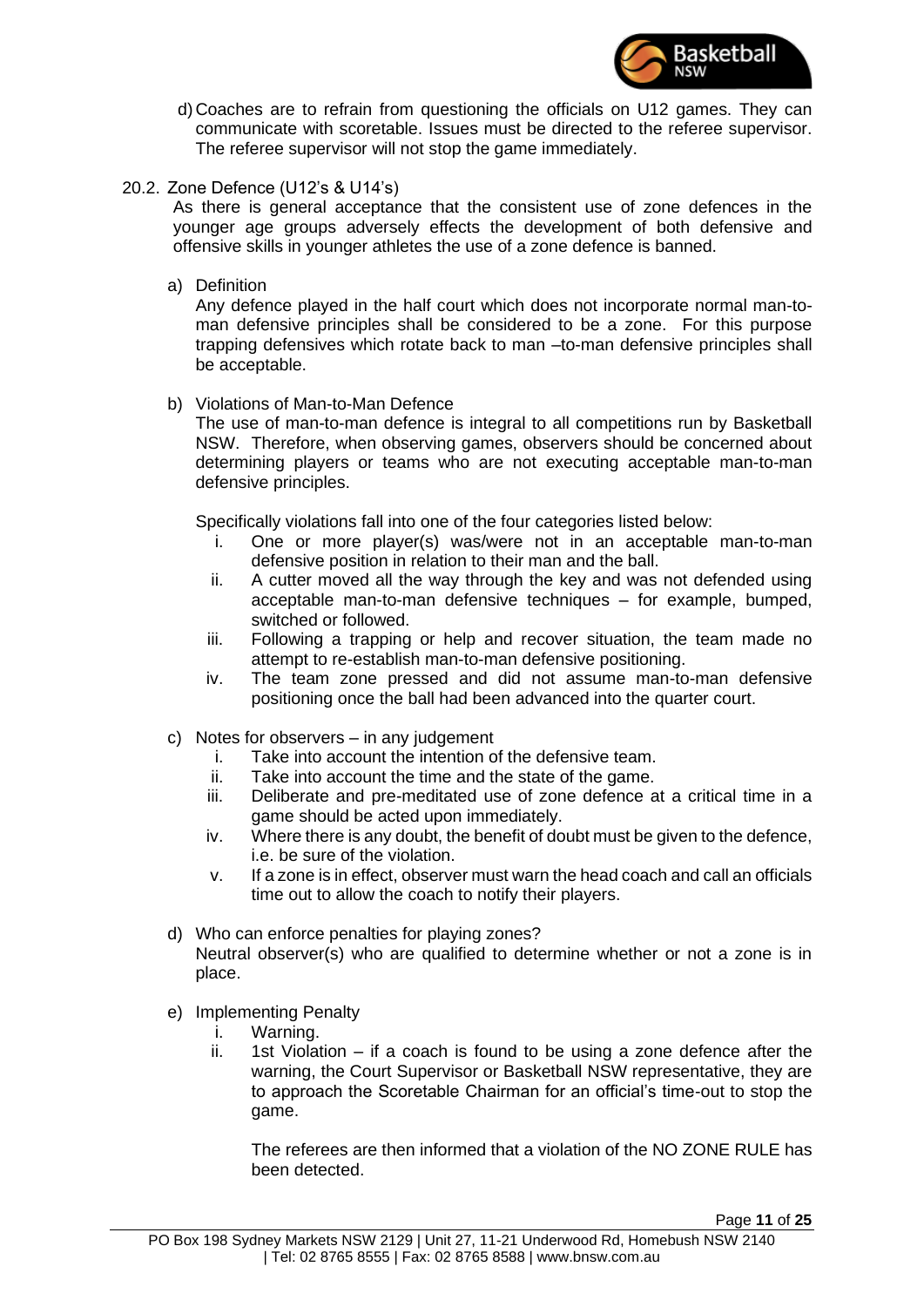

The offending coach is then informed and subsequently charged with a Technical Foul.

iii. 2nd Violation – if a coach is found to be using a zone defence for the second time during a game, the Court Supervisor or Basketball NSW representative is to approach the Scoretable Chairman for an official's timeout to stop the game.

The referees are then informed that a second violation of the NO ZONE RULE has been detected.

iv. The offending coach is then informed and subsequently charged with a second and disqualifying Technical Foul and will be required to leave the playing area.

#### 20.3. Mercy Rule

Once the game has entered the second half and the score differential reaches 30 or more points, the following may/will occur:

- a) U12's (U14's for WJL only)
	- i. The game will now automatically become a "running clock", the clock will only stop for time-outs and fouled out players.
	- ii. If the margin between the two teams reduces to 15 point or less points, the game will revert back to being a "fully timed" game and the clock will stop as per the normal game rules.
- b) U14's (All other leagues), U16's & U18's
	- i. The losing coach may invoke the mercy rule, the game will now become a "running clock", and the clock will only stop for time-outs and fouled out players.
	- ii. If the margin between the two teams reduces to 15 point or less points, the game will revert back to being a "fully timed" game and the clock will stop as per the normal game rules.

#### 20.4. Coach

Only the Head Coach is permitted to stand in Waratah Junior representative basketball.

# <span id="page-11-0"></span>**21. Competition Formats**

The Basketball NSW Junior Leagues represent the first stage of the Basketball NSW Junior State Championships format.

The competition is conducted as follows:

- 21.1. Round One Regional Junior Leagues played either Home or Away or at Central Venues, along with a finals series.
- 21.2. Round Two State Championships
	- a) State Championships, the top four (4) Country teams from Junior Premier League (JPL) and the top four (4) Metro teams from Junior Premier League (JPL) in the U18, U16 & U14 Boys and Girls will advance to compete in State Championships.
		- b) If there is no U12's played at JPL, the selection process of the country U12 teams will be determined after nominations have been received and the competition formats for each of the regional leagues have been announced.

The top four (4) U12 Metro Premier Division teams will advance to compete in the State Championships.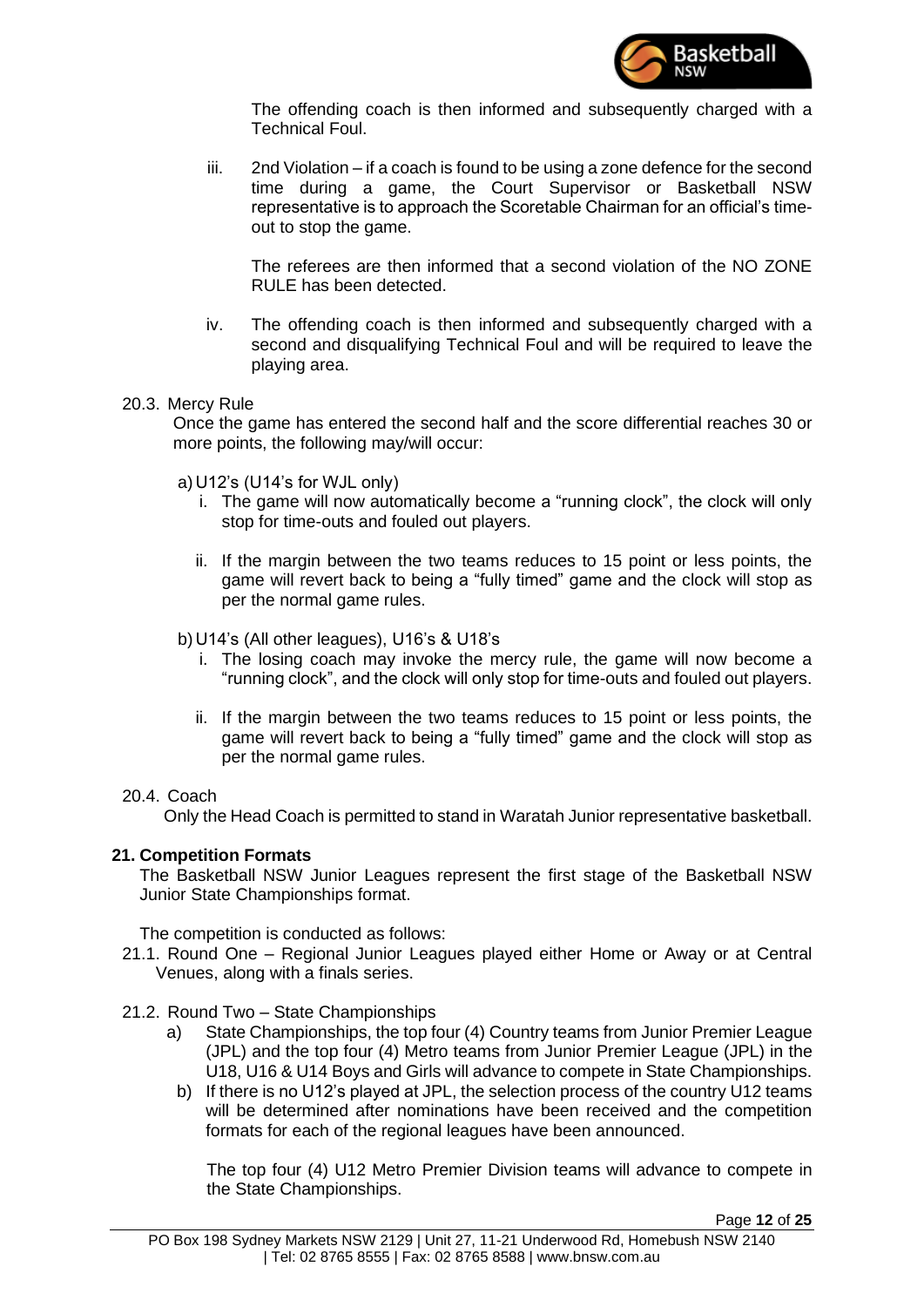

- 21.3. Round Two State Cup
	- b) State Cup, the top four (4) teams from Metro Division 1 along with the winners from Division 1 regional leagues (NEJL, SJL & WJL) in the U18's, U16's & U14's will advance to compete in the State Cup.
	- c) The selection process of the Country U12 teams will be determined after nominations have been received and the competition formats for each of the regional leagues have been announced.

The top four (4) U12 Metro Division 2 teams will advance to compete in the State Cup.

21.4. Attendance at State Championships and State Cup is compulsory, however, under extenuating circumstances a team can choose to forfeit their position. Any such request must be made in writing to Basketball NSW in a timely manner.

If approved, Basketball NSW will then offer the spot to the respective runner up, if they decline the offer, then this spot may revert to a wildcard spot.

If Basketball NSW is unable to fill the spot, then the team that originally won the right to compete and then withdrew may be issued a fine for non-attendance.

21.5. The Page Play-off system may be used for leagues, where the top four teams advance to the playoffs, which are played over three rounds with one team being eliminated in each round.

The format progresses as follows:

- In Game 1, the third- and fourth-placed teams play against each other. The loser is eliminated.
- In Game 2, the first- and second-placed teams play against each other. The winner qualifies directly for the grand final.
- In Game 3, the winner of Game 1 plays against the loser of Game 2. The loser is eliminated.
- Game 4 (the grand final) is then played between the winners of Games 2 and 3.

Basketball NSW may implement alternate formats where necessary.

# <span id="page-12-0"></span>**22. Classification of Teams**

- 22.1. Competition points will be awarded as follows:
	- Two (2) points for a win One (1) point for a loss
	- Nil (0) points for a forfeit
- 22.2. If a team has had a forfeit throughout the season and finishes on equal points with another team(s), it will receive the lowest ranking, irrespective of results between the teams concerned.
- 22.3. If 2 or more teams have the same win-loss record of all games in the group, the game(s) between these 2 or more teams shall decide on the classification. If the 2 or more teams have the same win-loss record of the games between them, further criteria will be applied in the following order.
	- Higher point difference of the games between them.
	- Higher number of points scored in the games between them.
	- Higher point difference of all games in the group.
	- Higher number of points scored in all games in the group.

If these criteria still cannot decide, a draw shall decide on the classification.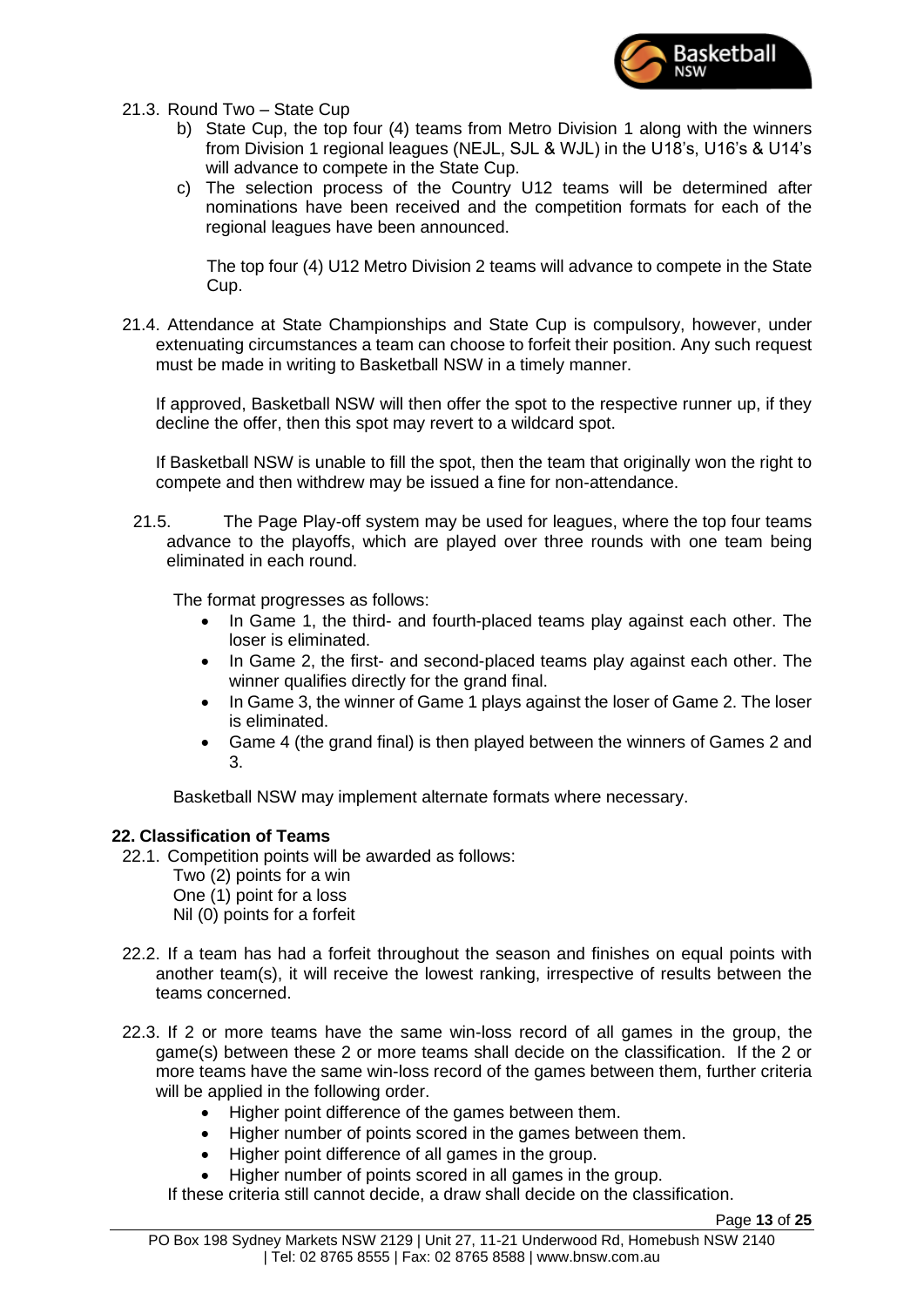

22.4. If at any level of these criteria one or more team(s) can be classified, the procedure of 22.3 shall be repeated from the beginning for all the remaining teams not classified yet.

# **23. Timing Rules**

FIBA rules apply to all competitions with the following amendments:

- 23.1. U18 & U16 competitions (all divisions)
	- Warm  $up 5$  minutes (minimum)
	- Playing time  $-4 \times 10$  minutes (fully timed)
	- Half time interval 5 minutes
	- Intervals between 1<sup>st</sup> & 2<sup>nd</sup> and 3<sup>rd</sup> & 4<sup>th</sup> quarters 2 minutes
	- Extra time  $-5$  minutes
	- Interval between extra time 2 minutes
	- Time outs (per team)
		- $\circ$  First half 2
		- $\circ$  Second half 3 (maximum of 2 in the last 2 minutes of the last quarter).
		- o Overtime 1
	- 24 second rule applies. No 14 second shot clock

#### 23.2. U14 & U12

- Warm  $up 5$  minutes (minimum)
- Playing time  $-4 \times 8$  minutes (fully timed)
- Half time interval 5 minutes
- Intervals between 1<sup>st</sup> & 2<sup>nd</sup> and 3<sup>rd</sup> & 4<sup>th</sup> quarters 2 minutes
- $\bullet$  Extra time  $-3$  minutes
- Interval between extra time 2 minutes
	- Time outs (per team)
		- $\circ$  First half 2
			- $\circ$  Second half 2
			- $\circ$  Overtime 1
- 24 second rule applies to U14's Junior Premier League shot clock will commence when both the player and the ball have entered the front court. No 14 second shot clock.

#### <span id="page-13-0"></span>**24. Uniforms**

24.1. Associations wishing to purchase new uniforms must have the colour palette and design approved by Basketball NSW.

24.2. All associations must play in their registered uniform.

- a) Teams are required to have two sets of uniforms, one set of alternate colour to the other.
- b) Teams alternate set of uniforms must be the opposite colour palette of their main uniform, e.g. If the main set consists of dark colours, then the alternate set should be of light colours, preferably white.
- c) All players shall be correctly dressed in the team's uniform colours. Warm-up apparel must be the same colour as the team uniform, otherwise teams must warm-up in their playing uniforms.
- d) All players must be in the same uniform i.e. singlet and shorts.
- 24.3. In the event that a clash of approved uniform colours occurs, team B must wear their approved alternate colours.
	- a) If team B does not have an alternate uniform, they shall:
		- i. Wear uniform/bibs supplied by the home team or host association.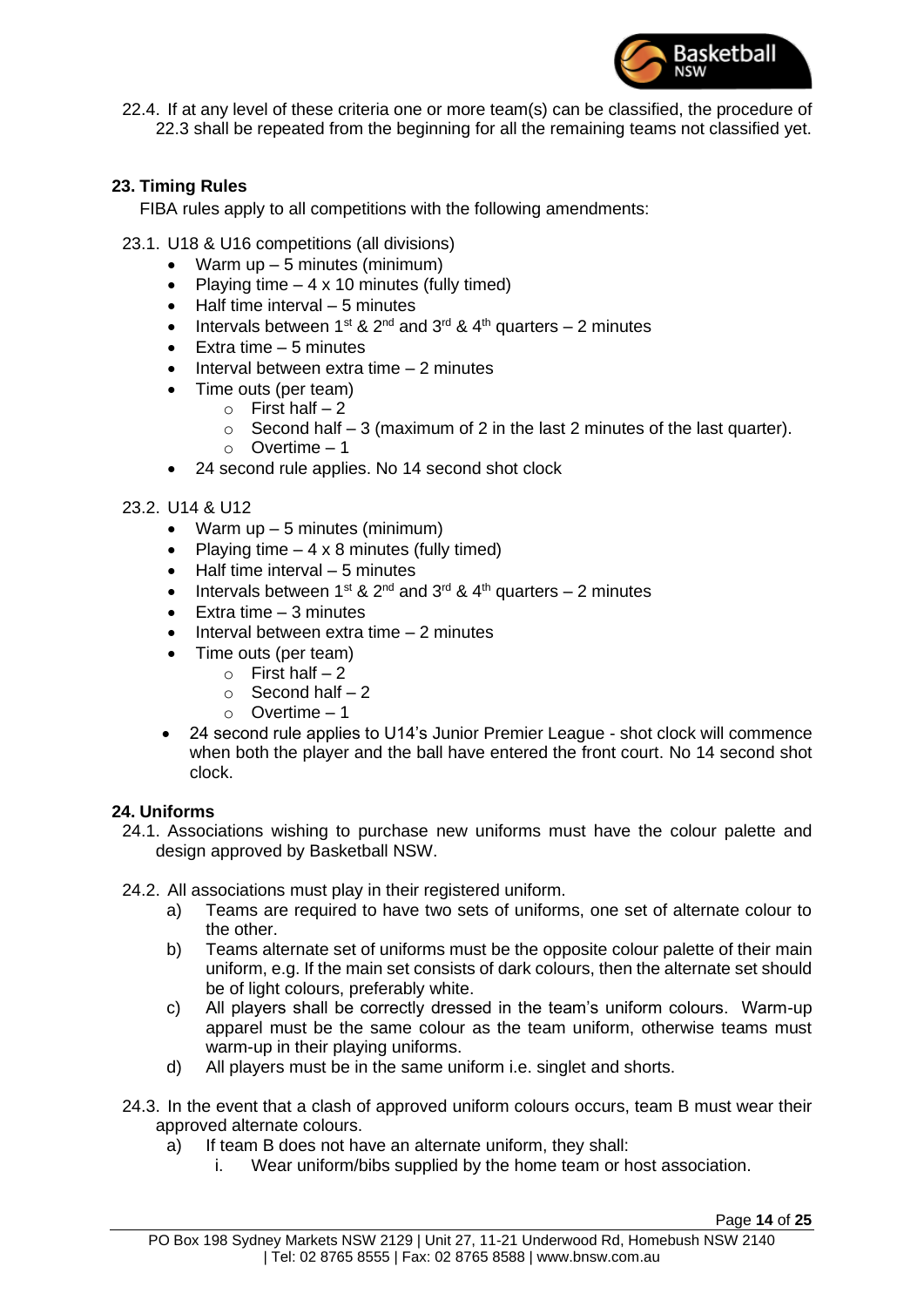

- ii. In the event of team B refusing to wear such uniforms, the game shall be deemed a forfeit.
- b) At a central venue round, team B may be fined and team A will be asked to change to their alternate uniform.
- 24.4. Team uniform regulations are as per FIBA rules and regulations with the following variations.
	- a) Teams shall use numbers as per FIBA rules.
	- b) Player shorts are to display the BNSW Waratah League logo on either leg.
	- c) Failure to display the Waratah Logo may result in a fine.
- 24.5. T-Shirts regardless of style may not be worn under shirts, even if the player has written medical permission.
- 24.6. Undergarments The following **compression** garments are permitted to be worn.
	- a) Sleeved (short or long) tops black
	- b) Calf sleeves black
	- c) Arm sleeves black
	- d) Quad sleeves black
	- e) Any compression garments worn on the legs or arms must be black in colour
	- f) Headgear can be worn (must be black, no pins, buttons or attachments that create risk)

#### <span id="page-14-0"></span>**25. Match Ball**

- 25.1. BNSW will advise brand of ball used for the Leagues. No other brand is to be used.
- 25.2. Each team shall provide a match ball of the designated quality, size and brand required by the League.
- 25.3. Each team is to provide their own basketballs for warm-up.
- 25.4. The Referee will make the decision on which basketball will be the match ball.

# **26. Courtside**

26.1. All grades must utilise Courtside.

- 26.2. Host Association will be required to ensure that all games load correctly, according to the BNSW fixture.
- 26.3. At least 5 minutes prior to tip off, the team coach or manager will be required to confirm their team list with the score bench.
- 26.4. Only eligible players listed on Courtside, prior to the game commencing can participate in the match.
- 26.5. The Head Coach must be listed on Courtside.
- 26.6. On game day and in the event of an approved player(s) name does not appear in Courtside, the host Associations League Delegate or Court Supervisor must contact BNSW for approval to add the player courtside. If a player, plays without prior approval, the game will be deemed a forfeit.
- 26.7. At the completion of the game, the device used will need to be connected to the internet before closing the Courtside application or prior to moving to the next game, to allow the game files to be electronically uploaded to the internet.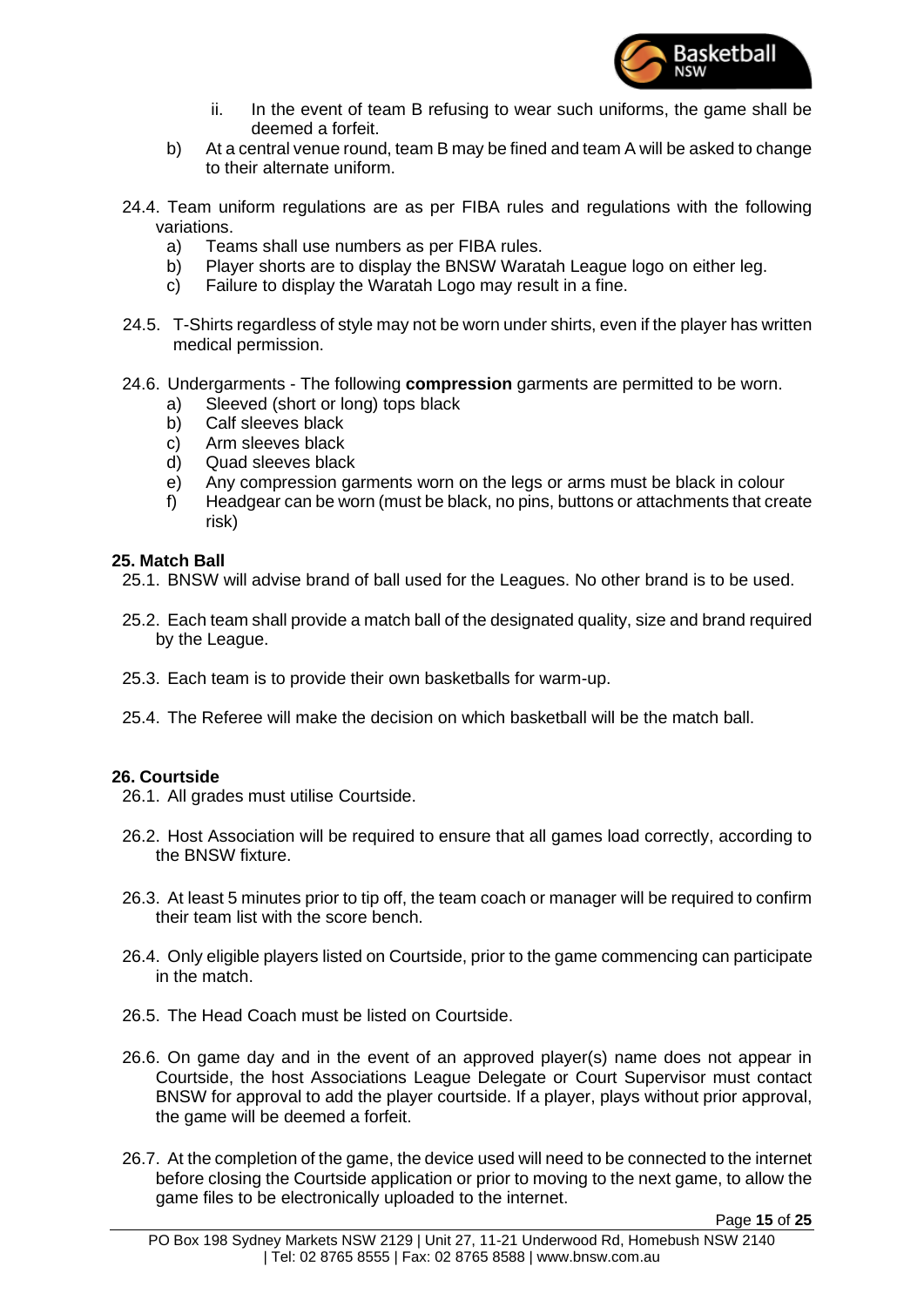

# <span id="page-15-0"></span>**27. Team Benches**

Team A on the draw shall sit on the left-hand side of the scoretable, with Team B on the right, and warm up at the opposite end of their bench.

The sides of the scoretable are determined by the view from the table to the court. This is permanent unless organised otherwise.

# <span id="page-15-1"></span>**28. Basketball NSW Codes of Conduct & Policies**

Basketball NSW Member Protection, Zero Tolerance and Sports Rage & Codes of Conduct are available on the website.

# <span id="page-15-2"></span>**29. Team Lists**

The League Delegate is responsible for ensuring that all players' details are entered online into the relevant team lists prior to the start of the season.

- 29.1. All new participants will be required to 'join' your association's representative team by using the online form created by Basketball NSW. This is separate to the obligation to register.
- 29.2. All team staff e.g. coaches, assistant coaches, managers must 'join' your representative team each season and agree to the special terms and conditions. They must be approved by BNSW.
- 29.3. Each team can have a squad list of no more than twelve (12) players.
- 29.4. Teams may field up to ten (10) players per game.
- 29.5. In the event of any duplication of player names on the registration forms of two or more associations, the names of the player(s) involved shall be eliminated from all teams by Basketball NSW. Players may be reinstated or replaced following consideration of written submissions received within seven days of the date of any elimination notice by Basketball NSW.
- 29.6. Just prior to the start of the league (dates will vary), Basketball NSW will remove association league delegates ability to modify team lists.
	- a) Basketball NSW will then circulate a full list of all players eligible to play, association league delegates will be required at this time to endorse this list as their OFFICIAL team list(s).
	- b) All additions to team lists must be requested to Basketball NSW by COB the Thursday before the round is scheduled to be played.

If a player is not eligible to play and is added without a request made and approval, then the game may be forfeited and a forfeit fine may be imposed.

# <span id="page-15-3"></span>**30. Player Eligibility**

- 30.1. All players must be under the age of their nominated age group as at December 31, in that year.
- 30.2. A player must be a minimum of nine (9) years of age as at December 31 of that same calendar year in which they seek to play in the Waratah Junior Leagues.
- 30.3. If due to injury, illness (medical certificate required) or other extenuating circumstances as approved by Basketball NSW, a team roster is less than their normal number of players in normal rounds, the association can request that a player from either a lower division or age group from the same association may play up.

Page **16** of **25**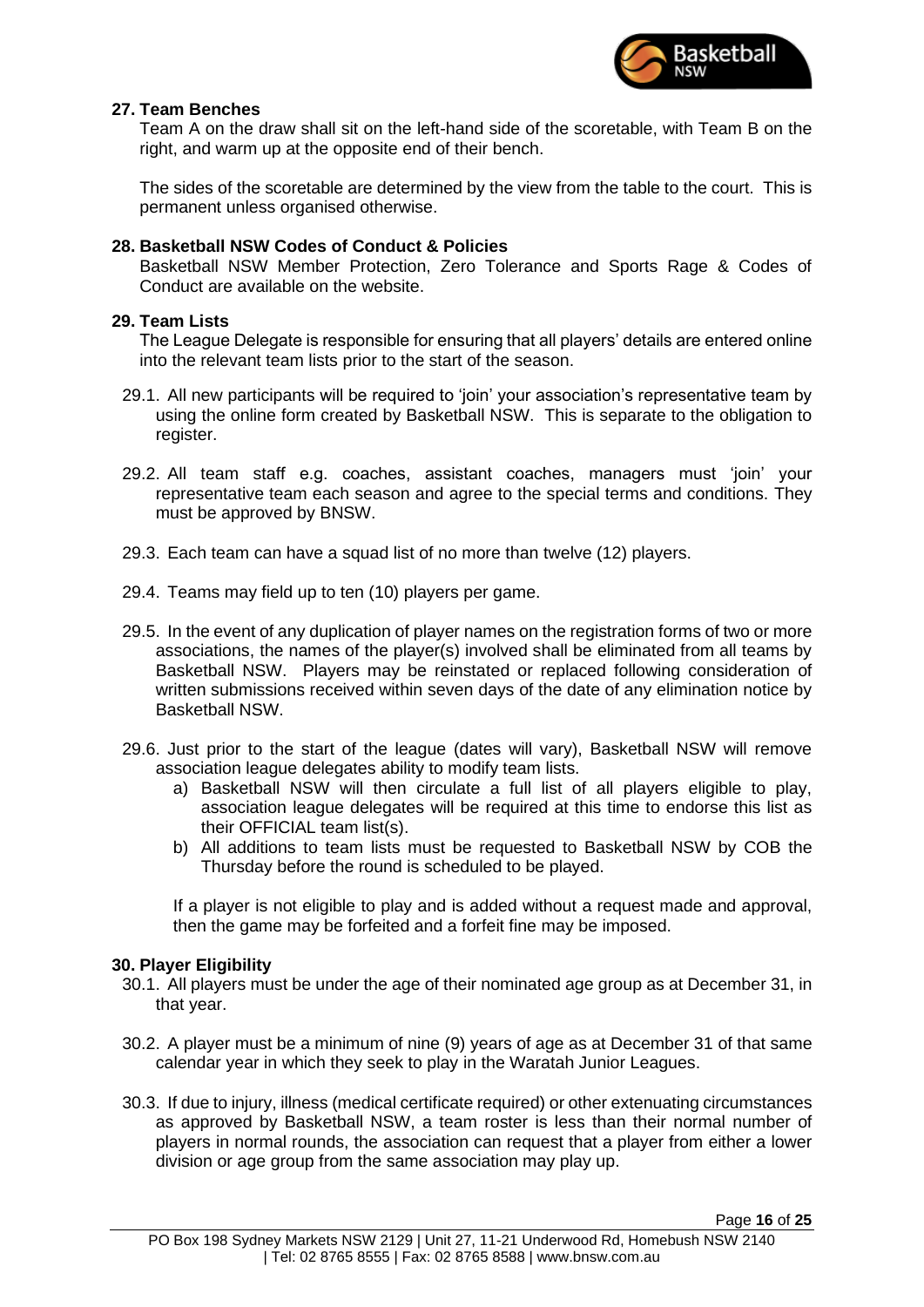

Once approved by Basketball NSW, this player is limited to a maximum of three (3) games with the higher division team, once 3 games are played, (on the fourth game), the player will remain with this team for the remainder of the season. This means they can no longer play in the lower division or lower age group. This includes the Finals series.

If an ineligible player is added without approval, this game may be forfeited.

- 30.4. In all other leagues, no player shall play for two teams during the same day/round.
	- a) In the NJL it is permissible for a player to represent their association for a maximum of two teams during the same day/round, when a team roster is less than eight (8) players. Subject to approval by either Basketball NSW or a Basketball NSW representative. This is for central venue rounds only.
- 30.5. A player moving up more than one age group must have written permission from either their parent or guardian.
	- a) The association may be requested to provide Basketball NSW with evidence that this has been discussed and approved by either the Board or Representative Committee.
	- b) A player can play up a maximum of two (2) age groups.
- 30.6. A junior may play in both a senior competition and a junior competition in the one round, e.g. Youth League and U18's.
- 30.7. Same age group

Prior to the season starting, if a player is registered to play in both Division 1 and Division 2 of an age group, the League Delegate will be required to advise which team is their primary team.

If the League Delegate advises that Division 1 (or highest division) is their primary team, then their registration with the division 2 (or lowest division) shall be removed.

If the League Delegate advises that the division 2 (or lowest division) team is their primary team, then their registration with the division 1 team (or highest) division shall remain.

This player is limited to a maximum of three (3) games with the higher division team *(this includes official pre-season/grading games),* (on the fourth game), the player will remain with this team for the remainder of the season. This means they can no longer play in the lower division or lower age group. This includes the finals series. E.g. State Championships or State Cup.

30.8. Playing up one age group

This player is limited to a maximum of three (3) games with the higher division team, once played, (on the fourth game), the player will remain with this team for the remainder of the season. This means they can no longer play in the lower division or lower age group.

- 30.9. In some divisions, associations can nominate more than one team for inclusion, if granted, there shall be no player movement between these teams.
- 30.10. Where an illegal player is played (e.g. a player who is not registered, or a player plays without a clearance), Basketball NSW may forfeit the game.
- 30.11. A player shall not play with more than one Association during any one playing season, with the exception that an appeal may be lodged with Basketball NSW.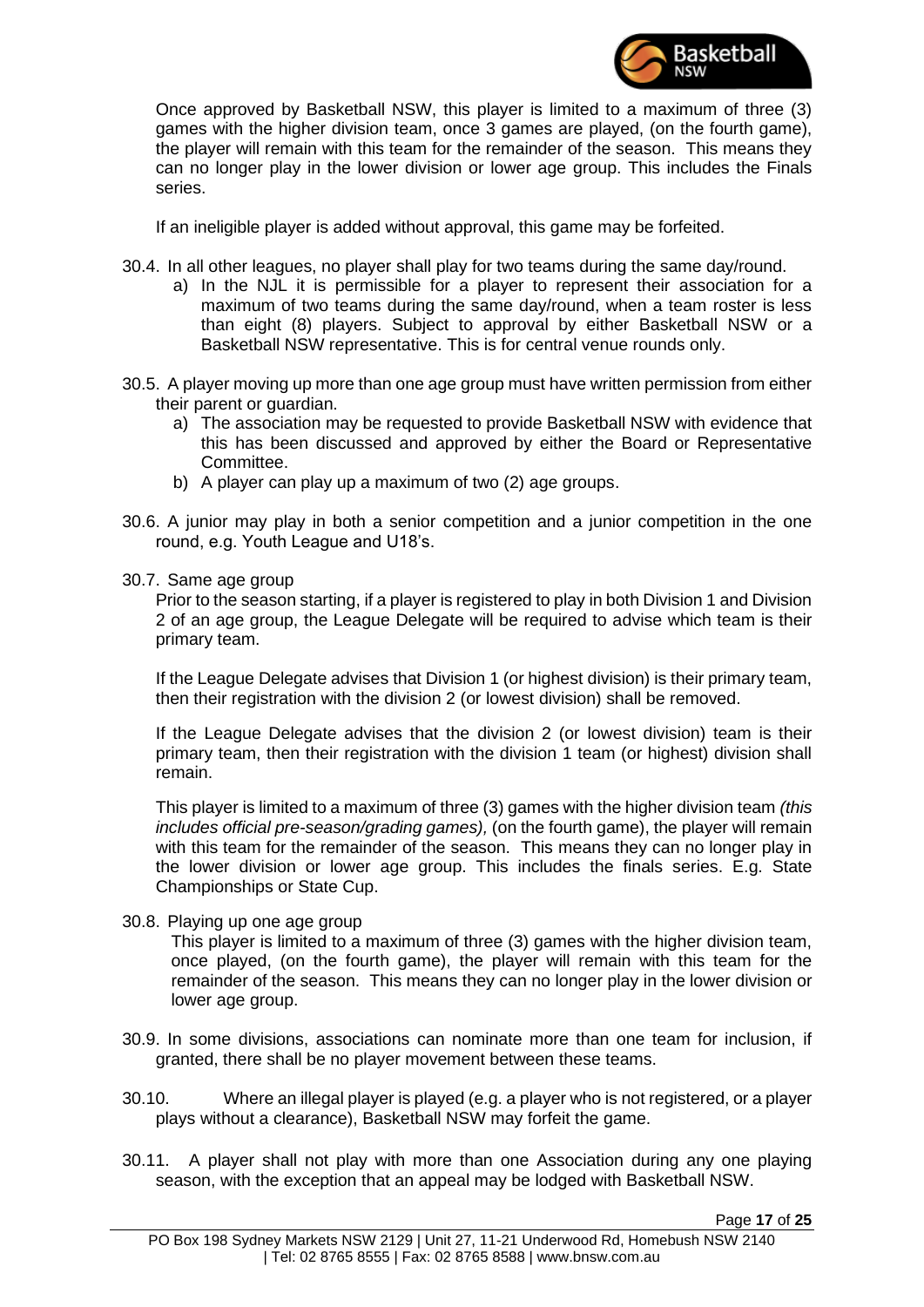

# <span id="page-17-0"></span>**31. Eligibility for Finals**

- 31.1. To be eligible to represent a team in the final, a player must play a minimum of 40% of games with any team. In the case that 40% would not be a round number then the total will be rounded up (e.g. 7.2 games would become 8 games).
- 31.2. Where a player by virtue of injury fails to qualify for the finals series, the League Delegate may apply in writing to Basketball NSW a minimum of 14 days prior to the start of the Finals for permission to play. No applications will be considered outside of these timelines. In considering the application, the association/player must:
	- a) Have played a minimum of two (2) games during the current season. This does not include any games prior to the commencement of the actual league.
	- b) The validity of the injury preventing the player from otherwise qualifying to play.
	- c) Medical evidence as to the extent of the injury must be provided to Basketball NSW by no later than two (2) weeks after the injured player has resumed playing.
- 31.3. Players may only play in one division/grade in Junior League Finals series and State Championships, unless specified in League Specific Rules section of these by-laws. Associations may request for an exemption if their team roster is less than their normal number of players.

# <span id="page-17-1"></span>**32. Injury Waiver**

In the case of an injured player, an association has the option of requesting an injury waiver for that player from the League Manager.

The Injury waiver may be granted subject to the following conditions.

- a) The injured player must miss a minimum of three (3) consecutive games for that association in the division they are nominated and have previously played prior to injury.
- b) Medical certification of the extent and term of the injury is supplied by a certified medical practitioner or sports medicine specialist. Additional medical certification and written notice is provided to the League to state the injured/ill player is medically fit to resume participation after the minimum three (3) game stand-out.
- c) The injury waiver MUST be lodged with the League no later than two (2) weeks after the injury has been sustained.

Once approved, then the association can add a new player to that team.

a) If the injured player after missing three (3) consecutive games is going to recommence playing again, then the player that was approved and added to the team list, shall have their eligibility status revoked and can no longer continue to play for that team.

# <span id="page-17-2"></span>**33. Clearances**

- 33.1. Basketball NSW Junior Leagues abide by the clearance procedures and forms.
- 33.2. All junior players shall have open transfer (no restrictions) except where the association a player is transferring from, believes the transfer may contravene the guidelines set out in the by-laws. Where a composite team is playing, a clearance is not required.
- 33.3. Associations in Basketball NSW Junior Leagues may deny a clearance if funds are outstanding.
- 33.4. Guidelines to be used by associations in ascertaining whether an appeal should be lodged against a proposed clearance include:
	- a) The clearance of the player causes proven undue hardship on the association.

Page **18** of **25**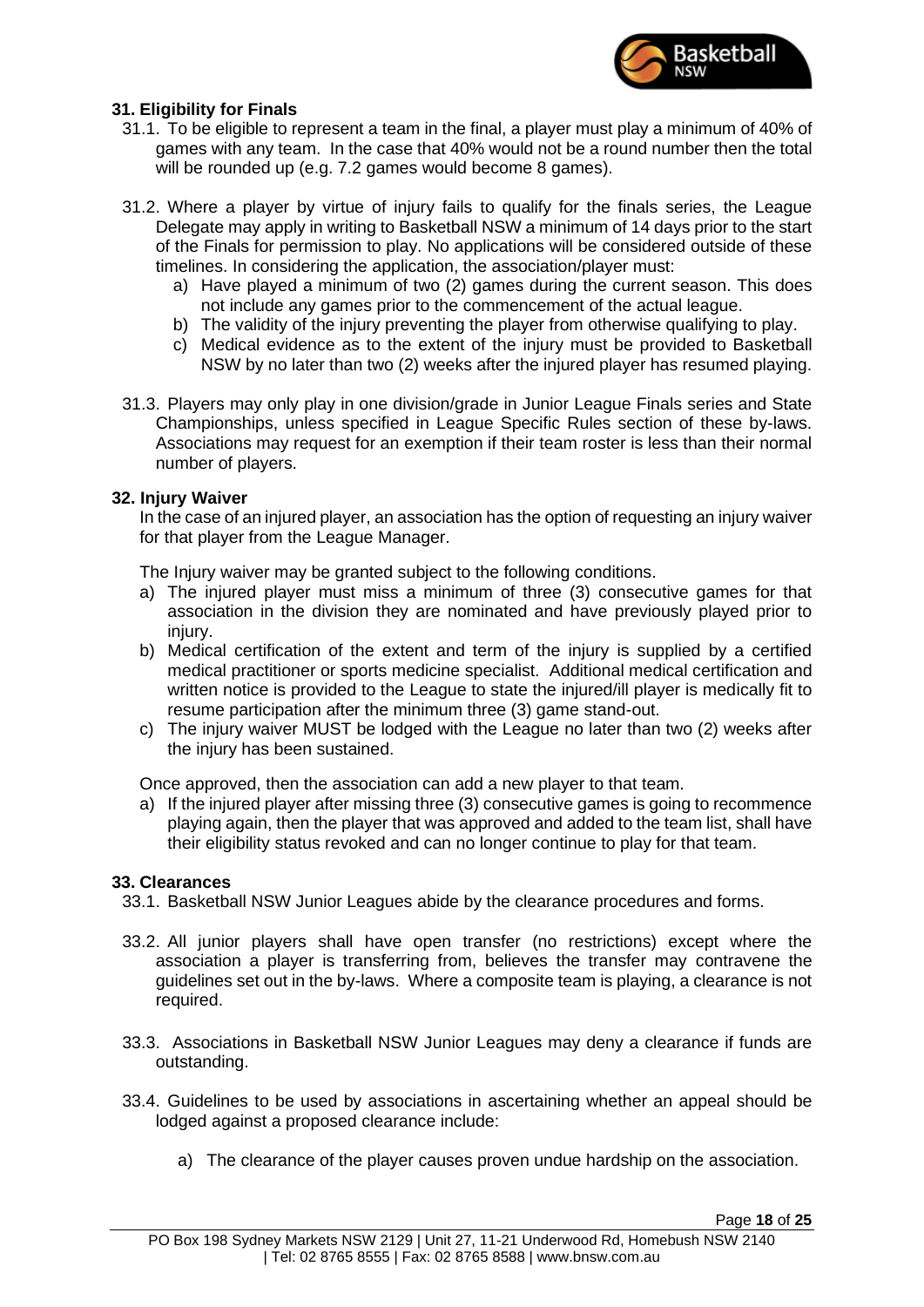

- b) The clearance could not be deemed appropriate when the overall interest of basketball are taken into account. For example, one or more transfers to an association from one or more other associations creates a 'super' team or composite team, which would dominate a junior competition to the detriment of the other participants.
- 33.5. Teams in Premier League will be granted permission to accept a maximum of one (1) player into their team. This will be reviewed for the 2023 season.
	- a) In the MJL teams competing in Division 1 and 2 will be granted permission to accept a maximum of one (1) player into their team. Teams competing in Division 3 and below will be granted permission to accept a maximum of three (3) players into their team (maximum of two from the same association).
	- b) In regional junior competitions, teams competing in Division 1 will be granted permission to accept a maximum of one (1) player into their team. Teams competing in Division 2 and below will be granted permission to accept a maximum of three (3) players into their team (maximum of two from the same association).

Note: the associations that previously competed in the Eastern Junior League are only permitted to accept a maximum of one (1) player from associations within that league.

c) Division 1 and below for all Junior Leagues, players will be granted free transfer if that player did not play in the previous year. EG a player was not selected in any representative team or choose to have a year out of the game. This does not apply to players that were selected for a team, and was injured before the season started/very early in the season.

NOTE: Teams that apply for exemptions, this has a maximum of 1 per team.

d) It is not permissible for a player who has been cleared to play in a lower division, to play up a division in the same age group or play up in a team where there is already the maximum number of clearance players, during that competition season.

E.g. Transferred from Association X to the division 2 team, they must remain in division 2 during the season.

- f) New Associations in first year of entry, there will be amnesty for number of transfers for juniors who live within the associations LGAs that has been allocated to them that may be playing elsewhere. The junior should be playing domestic basketball in the new Association. Domestic competitions must have been operating for 2 years prior to nominating for representative basketball. New Associations can only enter teams U12's and U14's (subject to meeting all eligibility requirements for U14's) unless they can meet all criteria for 16s and 18s with no exemptions. This amnesty is for 2 seasons only.
- g) Existing Associations nominating for Representative Basketball for the first time can only enter teams in U12's and U14's unless they can meet all criteria for 16s and 18s with no exemptions.
- 33.6. All players must submit proof of clearance from their last association prior to participating in the competition.
- 33.7. If a player does play with another association before complying with this rule, the association shall be held responsible and will, in the first instance, lose the game by forfeit and pay the stipulated forfeit fine to Basketball NSW.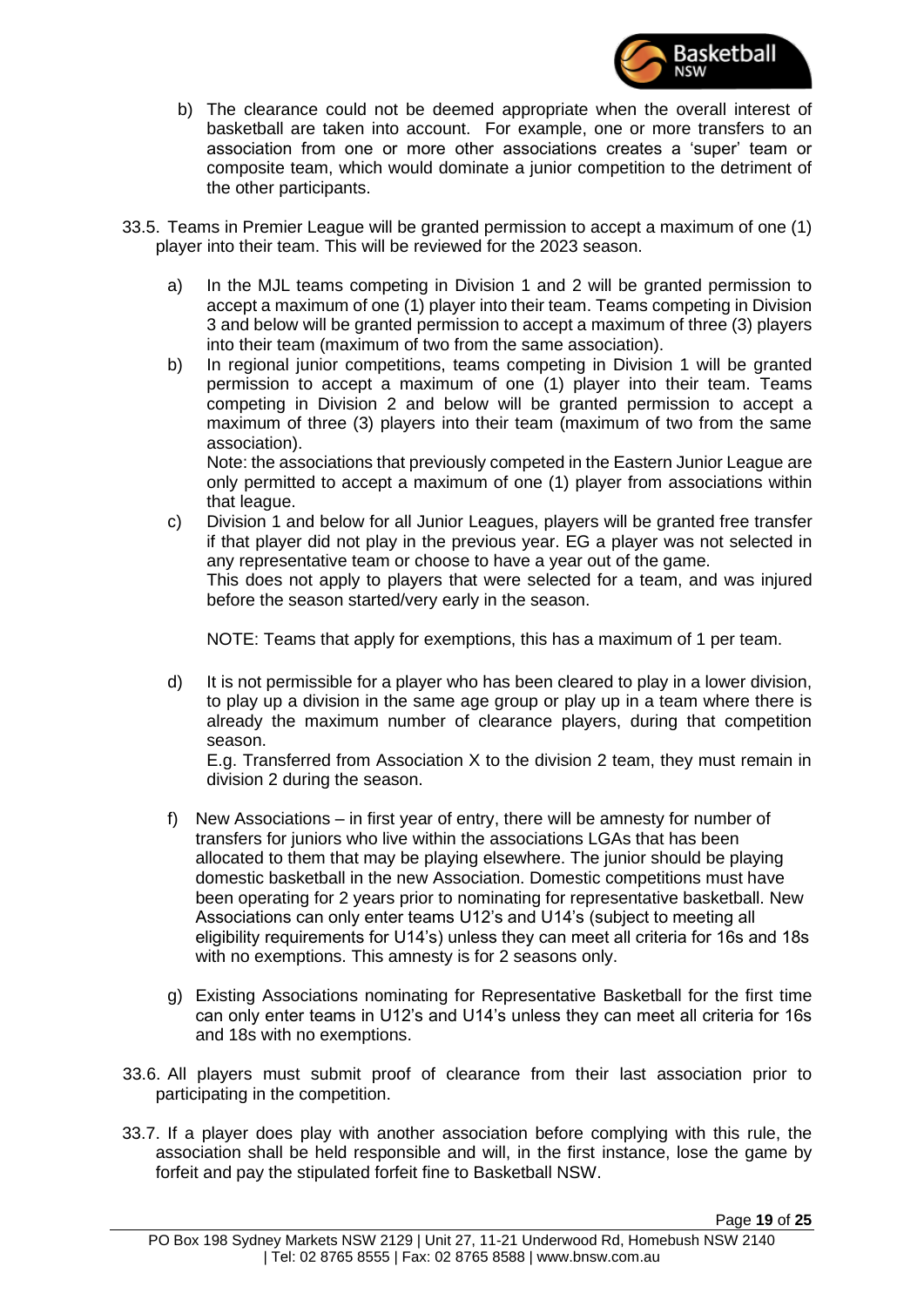

Further disciplinary action may be taken against the association.

- 33.8. If a player's clearance is contested, after 14 days the Basketball NSW Competitions Department will investigate the matter. Associations will be required to provide evidence to support any denial of a clearance.
- 33.9. Head Coach Clearances

A head coach who is registered and coaching with an association in a representative basketball competition, may not register and be the head coach for another association in a representative competition without first obtaining a written clearance on the Basketball NSW Clearance Form from their current association.

# <span id="page-19-0"></span>**34. Disqualified Players or Coaches**

- 34.1 When either a disqualifying foul is imposed on any player, coach or team official or they are removed from the game, a report must be submitted on the incident by the referee or game official before leaving the venue. The report is to be forwarded to Basketball NSW by either fax or email (via your junior league competition coordinator) with the originals posted by first available mailing date. Child protection issues may be dealt with separately and/or in a different format.
- 34.2 Any player, coach, team official or person associated with any team or association may be reported by either an official of an association participating in the competition, a Basketball NSW staff member, or anyone appointed by Basketball NSW, for actions deemed inappropriate which have brought the game or the sport into disrepute.
- 34.3 When an official reports a person, it is the responsibility of the host association supervisor to ensure that the reported person or their association representative has been made aware of the report.

# <span id="page-19-1"></span>**35. Administration of a disqualified participant**

- 35.1. The host association is required to contact the Basketball NSW office with the details of the charge at the first available opportunity after the incident.
- 35.2. Where teams play more than one game for the weekend (central venue round), the referee or court supervisor must contact Basketball NSW immediately for further advice, BNSW will advise if the disqualified person can continue to participate. This may depend on the nature of the charges and any previous history.
- 35.3. Tribunals may be organised in the following week, regardless of the outcome of 36.2
- 35.4. The Basketball NSW Disciplinary Tribunal By-Laws will apply.

# <span id="page-19-2"></span>**36. Game lost by Default**

- 36.1. A team shall lose a game by default if, during the game, the team has fewer than 2 players on the court ready to play.
- 36.2. Penalty
	- a) If the team to which the game is awarded is ahead, the score shall stand as at the time when the game was stopped. If the team to which the game is awarded is not ahead, the score shall be recorded as 2 to 0 in its favour. The defaulting team shall receive 1 point in the classification.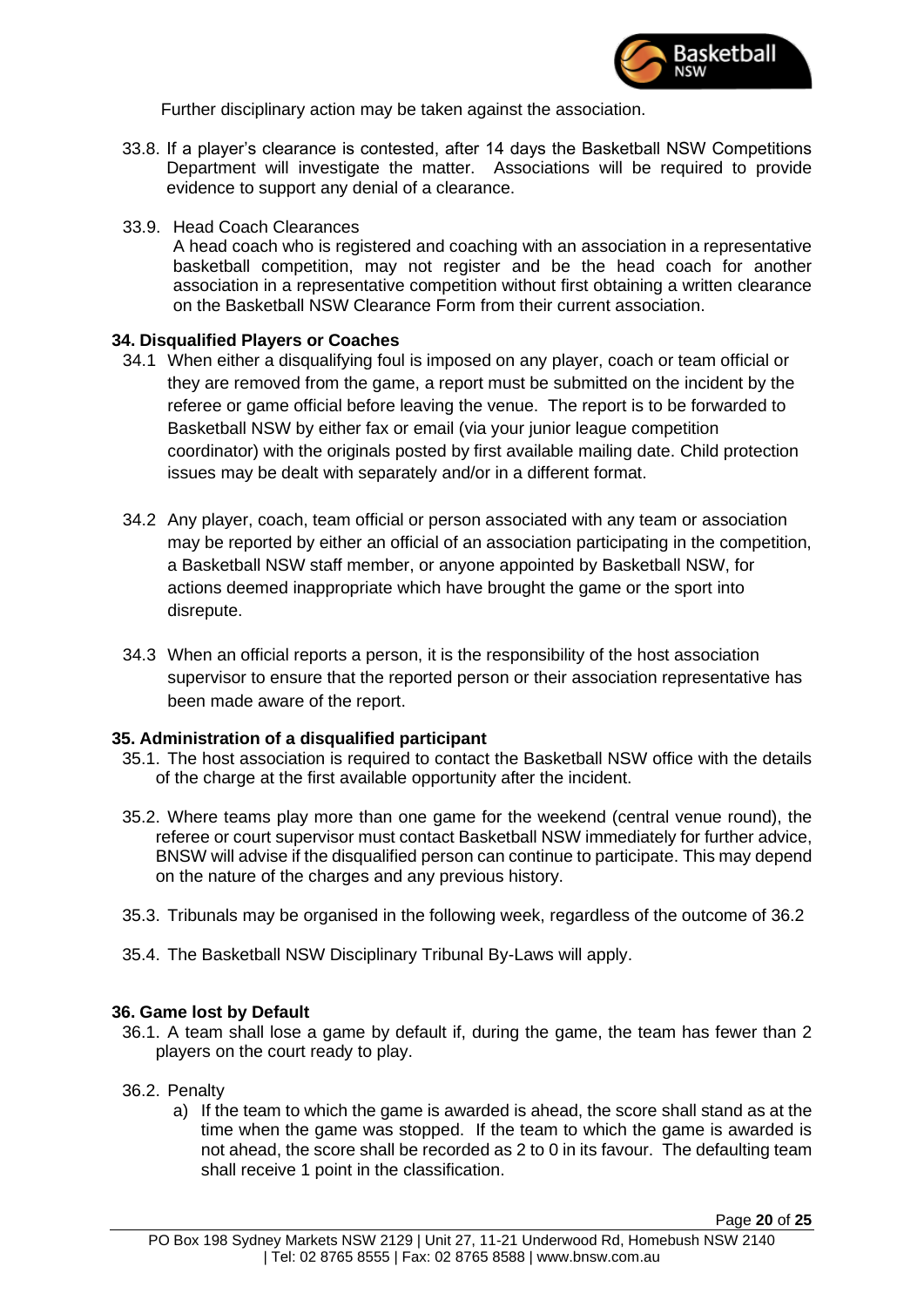

b) For a 2 game (home and away) total point series (aggregate score), the team that defaults in the first or in the second game shall lose the series by 'default' (e.g. playoff matches for Under 14s).

# <span id="page-20-0"></span>**37. Game unable to be completed**

Abandoned Games, where a game is abandoned or unable to be played (e.g. loss of power to the stadium, extreme weather conditions (inclusive of BNSW Heat Policy Summary) , melee) the following formula will be used to determine the result for a game that cannot be completed.

# a)  $1<sup>st</sup> - 3<sup>rd</sup>$  Quarter: Margin 20 points or more

Prior to the commencement of the fourth quarter, if the margin between the two teams is 20 points or more, then the result of the game will stand at the point when the game was abandoned.

b)  $1<sup>st</sup> - 3<sup>rd</sup>$  Quarter: Margin less than 20 points

Prior to the commencement of the fourth quarter, if the margin between the two teams is less than 20 points, the game will be rescheduled and the game will be treated as if it hadn't occurred.

If the two teams involved are unable to find a suitable date to play the game, and Basketball NSW approves, these teams final placings will be determined on, one less game to the other teams in the competition.

c)  $4<sup>th</sup>$  Quarter and Extra Time

The result of the game will stand at the point when the game was abandoned.

In any circumstance, the League Manager decides the abandoning of the Game after consulting with the referees and/or the court supervisor.

If the abandoned game is unable to be rescheduled and both teams agree, then the result will stand as at the time of abandonment.

#### <span id="page-20-1"></span>**38. Venues**

Venues nominated by associations are required to be compliant with the rules of the game as required by Basketball NSW.

All venues are subject to periodic venue audit inspections and if deemed unsatisfactory may cause associations to be required to use other facilities or be suspended from the competition until requirements are met.

- 38.1 All court markings need to be as per the relevant FIBA regulations and need to be completely visible.
- 38.2 All courts need to include scoreboard, scorebench, team benches, and backboards.
- 38.3 All courts need to be free of obstruction from all side-lines, which must be at least 2 metres.
- 38.4 Backboards must have snapback rings with all the required padding and supports, as per FIBA regulations.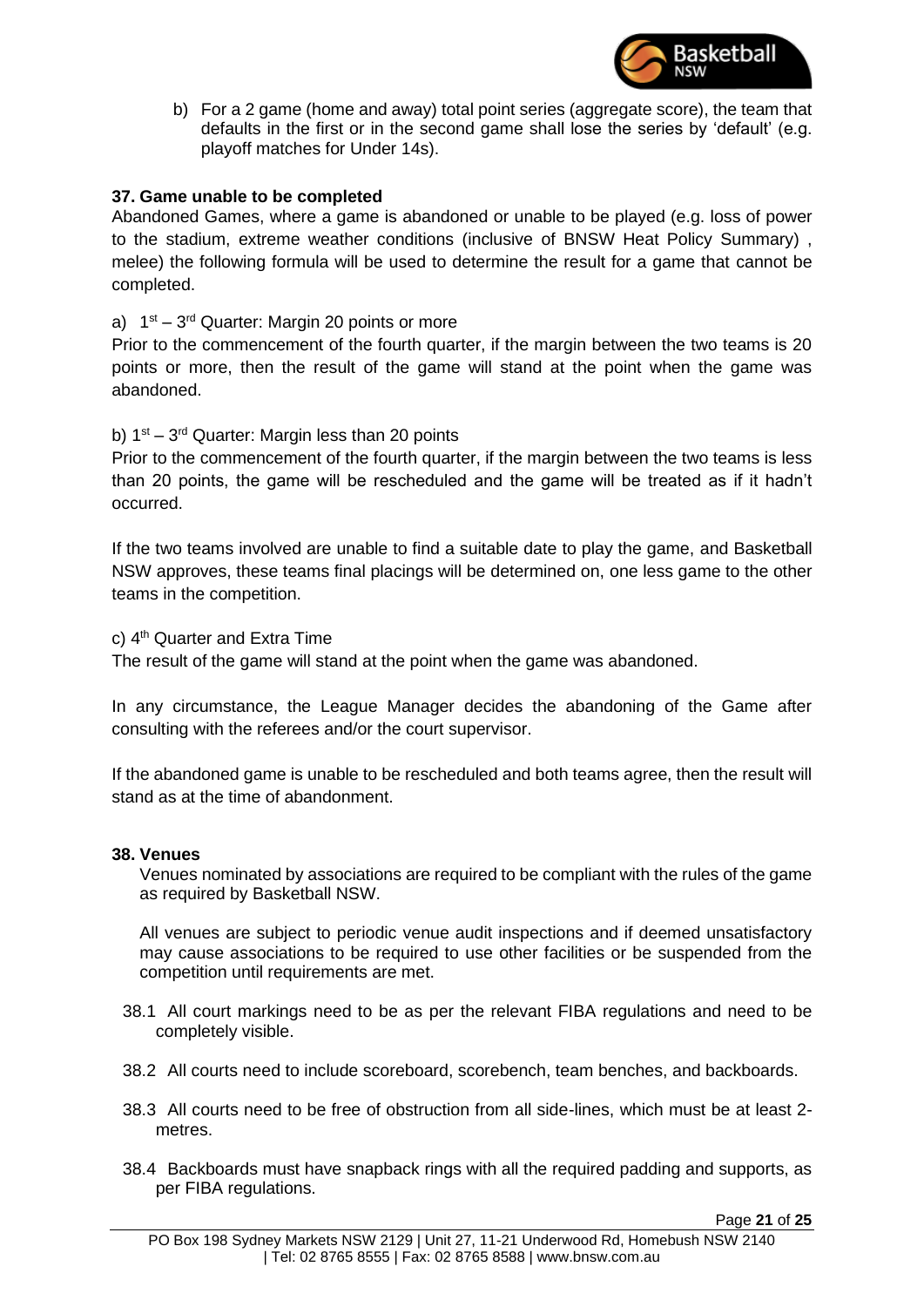

- 38.5 Quality scoreboards with tenth of a second count down facility built into them.
- 38.6 2 x 24-second devices positioned according to FIBA regulations (per court).
- 38.7 Change rooms with shower and toilet facilities.
- 38.8 A referee's change room which provides for both female and male officials.
- 38.9 Quality court lighting.

38.10Provide blood kits, these are to be located at the scoretable for each game.

# <span id="page-21-0"></span>**39. Responsibilities of Host Associations**

The Host Association is defined as the association that is responsible for the running of the venue for the game(s).

The Host Association shall be responsible for the following duties.

- a) Ensuring that the venue has a Court Supervisor that has attended a BNSW workshop.
- b) Ensuring that the venue has a Referee Supervisor, for central venue competitions Referee Supervisors will be appointed by Basketball NSW.
- c) Ensuring that the stadium (playing venue) is opened 45-minutes prior to the first game time.
- d) Ensuring that end lines (base lines) are to be clear of spectators, chairs and any other obstacles that may cause either injury or obstruction to referees or players etc.
- e) Ensure that an emergency first aid kit, ice and local hospital, dental and emergency contact details are readily available.
- 39.1. Court Supervisors

The Court Supervisor will be responsible for:

- a) Ensuring all game results are uploaded via Courtside either after each game or after the last game has been played.
- b) Ensuring that any relevant game day paperwork such as referee payment sheets and behaviour reports are sent to Basketball NSW via email by the conclusion of the round and originals to be sent to Basketball NSW within 5 days of the round.
- c) Ensuring that all referees are paid their game payments after the game has been completed.
- d) Assume control of the Zero Tolerance Policy on behalf of Basketball NSW and to ensure that action is taken in a timely fashion to ensure that any inappropriate behaviour is dealt with immediately.
- e) Be available to call an ambulance if required.

In the event that there is an issue with the Courtside application, contact with BNSW must be made urgently to resolve the issue. In the unlikely event that the Courtside issue can not be resolved, the host association may be asked to revert to the use of scoresheets. In this case, the host association will be required to manually enter results via the competition website, scan and email the game day paperwork to their respective junior league competition coordinator by the end of the day.

In any of the following scenarios, please ensure all the relevant paperwork is scanned and emailed to their respective junior league competition coordinator immediately after the game.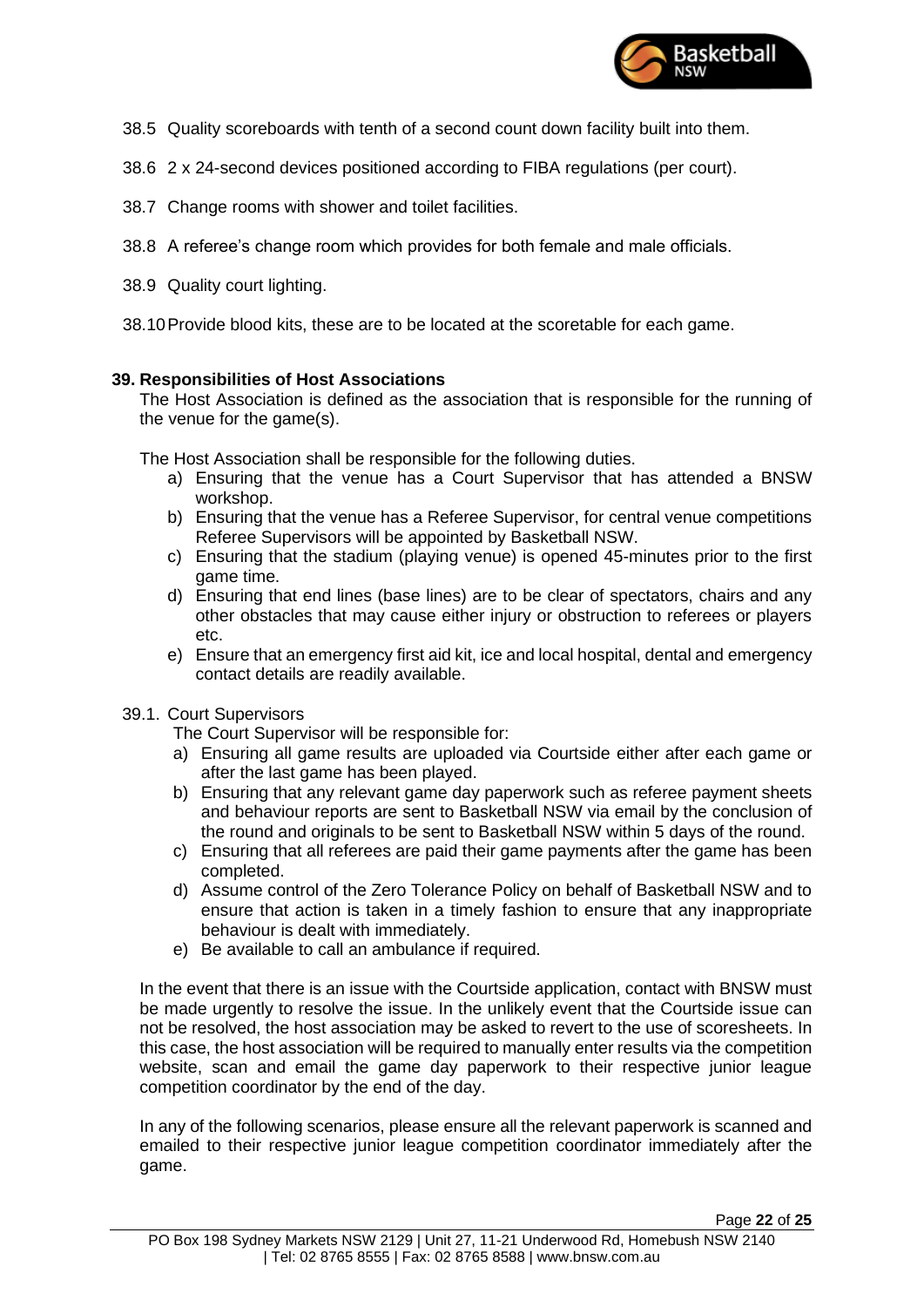

- Player(s) have been disqualified from a game.
- Coach(es) have been disqualified from a game.

Substandard performance in the area of host responsibilities may result in fixture relocation and an association being deemed unacceptable for the following year(s) of the junior competition.

### <span id="page-22-0"></span>**40. Game Results**

40.1. U18 & U16 Games – the following information will be displayed on the results page.

- a) Full-time score
- b) Who played for each team
- c) Player statistics
- 40.2. U14 & U12 games the following information will be displayed on the results page.
	- a) Full-time score
	- b) Who played for each team
	- c) Player statistics

# <span id="page-22-1"></span>**41. Australian U14 Club Championships**

Basketball Australia allocates the number of teams each State is entitled to on an annual basis. This allocation is done based upon the results of the previous year's Australian U14 Club Championships.

To qualify for Australian U14 Club Championships, teams must be NSW association based, that compete in Junior Premier League.

**4 teams**  $1<sup>st</sup>$ ,  $2<sup>nd</sup>$ ,  $3<sup>rd</sup>$  &  $4<sup>th</sup>$  from JPL

# **5 teams**

1<sup>st</sup>, 2<sup>nd</sup>, 3<sup>rd</sup>, 4<sup>th</sup> & 5<sup>th</sup> from JPL

#### **6 teams**

1<sup>st</sup>, 2<sup>nd</sup>, 3<sup>rd</sup>, 4<sup>th</sup> & 5<sup>th</sup> & 6<sup>th</sup> from JPL

Should ACT finish in an Australian U14 Club Championships qualifying position in any of these scenarios, then BNSW may require a challenge game to be played to determine the appropriate NSW association teams to qualify. This game will be played on the final day of JPL Finals (State Championships).

JPL associations have agreed to determine the qualifying teams by the agreed date set at the annual league meeting each year

#### 41.1. Seeding of teams

Where the calendar and scheduling permits, seeding may be determined at the Basketball NSW State Championships. If the schedule does not permit, then paper seeding may be utilised.

# <span id="page-22-2"></span>**42. Metro Specific Rules**

# 42.1. Teams

Associations can only nominate a maximum of 4 teams per age group, with only one team in JPL and Division 1. This will be reviewed every 2 years. The next review will be conducted in 2022 for the 2023 season.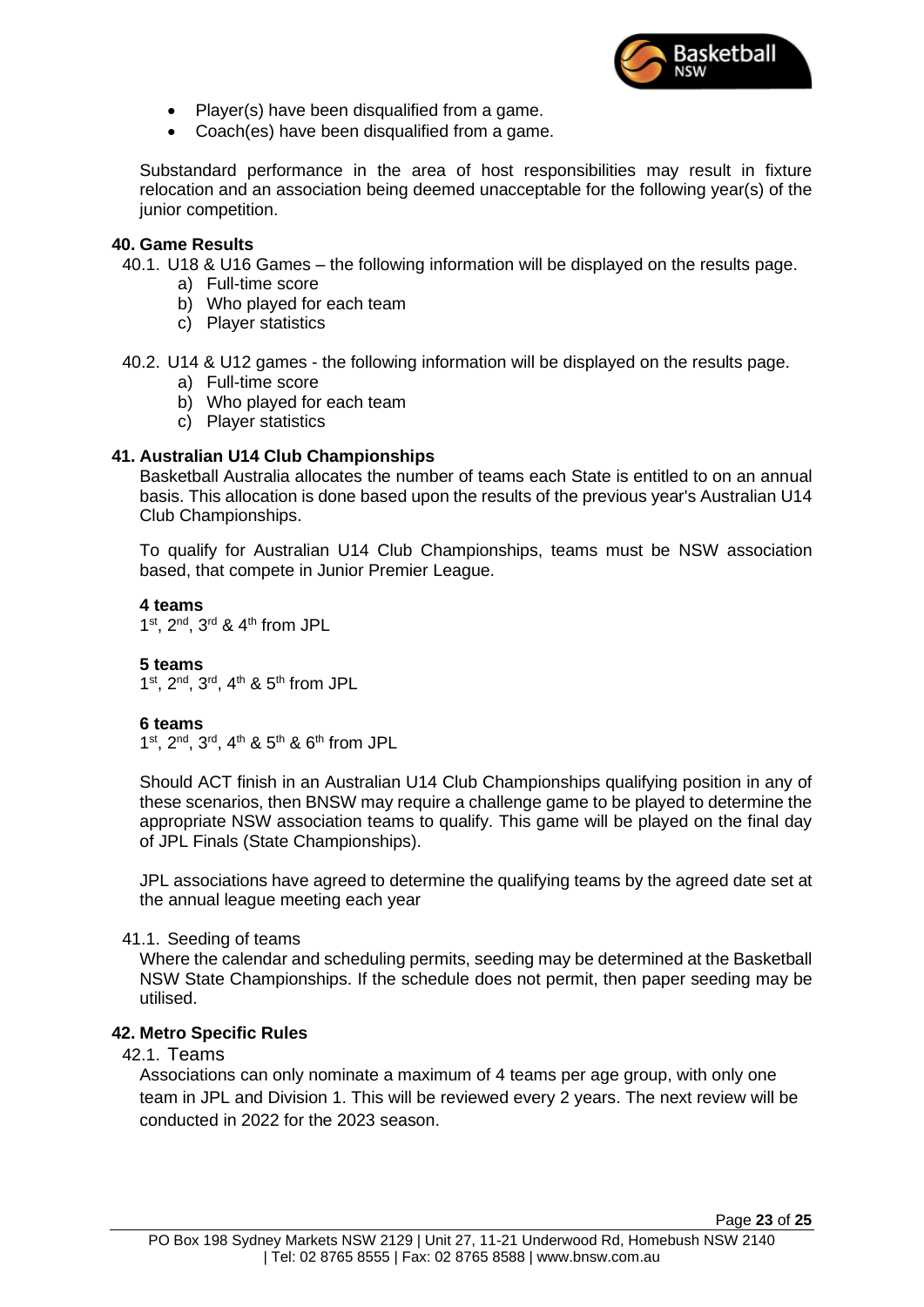

For Division 2 and below, only 2 teams per association can compete in the one division. This means that if your nominated Division 1 team is regraded to Division 2 and you already have 2 teams in this division, one of your nominated Division 2 teams must move to Division 3. If there is no division for them to slide to, BNSW will discuss options.

Associations wishing to compete in JPL are required to nominate teams in all age groups for both boys and girls – Under 18, Under 16, Under 14 and Under 12's in any division.

Special consideration may be given to Associations in particular for the number of girls teams nominated, subject to Associations being able to demonstrate they are actively delivering Learn to Play (Aussie Hoops) for both boys and girls and domestic competition for U12 and below in both boys and girls.

# 42.2. Nominations

Nominating for JPL U14, U16 & U18's

Associations who have met the MJL Regulations can nominate for JPL if they have either;

- a) Participated in Junior Premier Leagues the previous season, or
- b) Participated in division 1 two seasons prior in the age group below, or
- c) Finished in the top 4 from division 1 the previous season of the same age group, or
- d) Finished in the top 4 one age group below in division 1, two seasons prior.

If the team has four or more players returning (same team and division) then the last season ladder position may be included.

BNSW reserves the right to promote a team when a team has over performed in the division below pre-season competition.

# <span id="page-23-0"></span>**43. Condition of Entry**

To ensure that BNSW remains compliant on legislative requirements with Member Protection, BNSW will require each participating Association to send their Court Supervisor(s) or representative to a Member Protection and Zero Tolerance workshop. This will be conducted in February/March of each year.

Penalties may be imposed for any association that is not represented at the workshop. These penalties may be in the form of fines or teams being disqualified from the competition

# <span id="page-23-1"></span>**44. Breaches of the Rules**

The penalty for breaching any of the rules outlined in these by-laws and Regulations or infringement of the FIBA Rules, may lead to the loss of any allocated standing points by the offending team.

Fines may also apply.